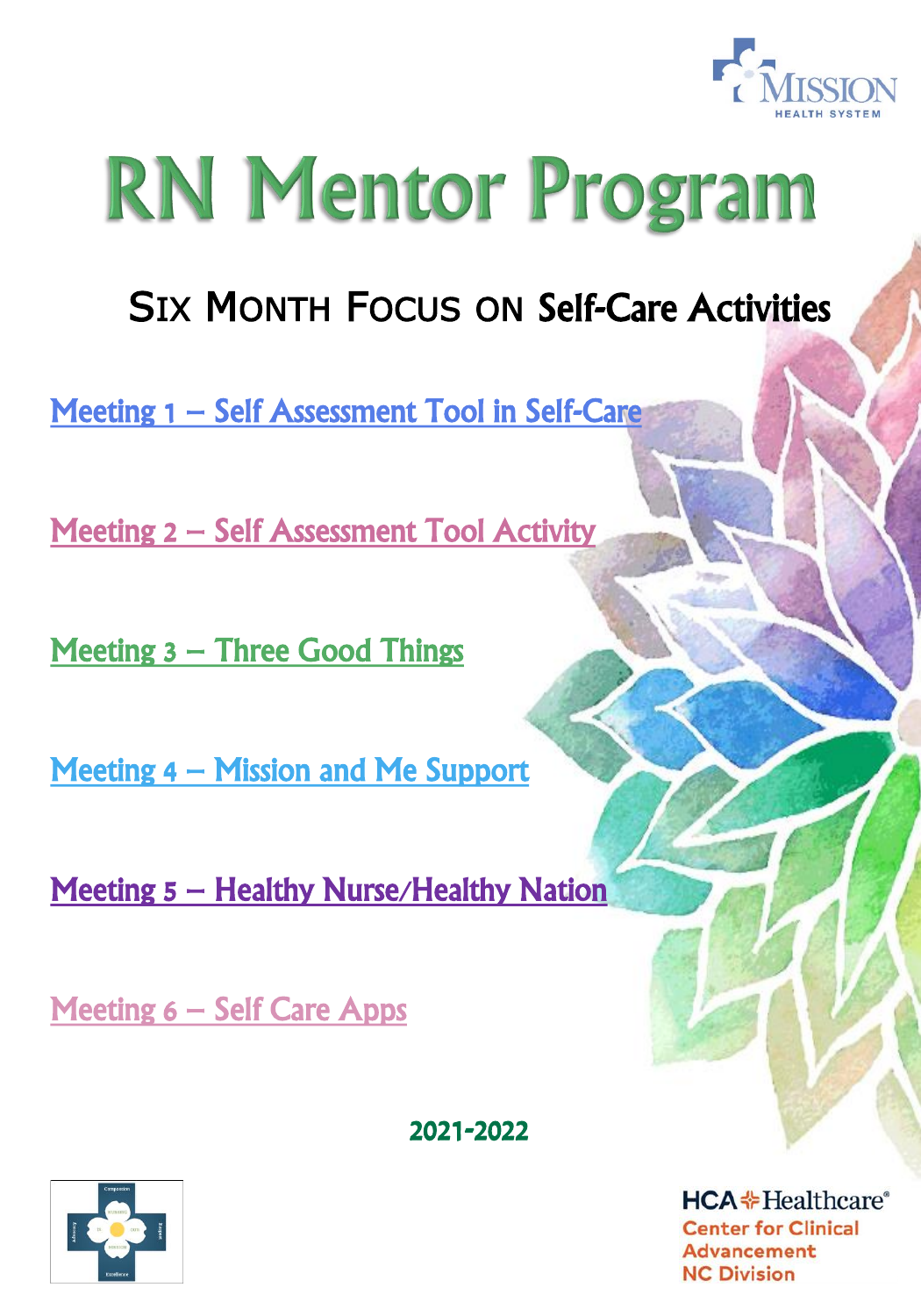# **Mission Health RN Mentor Program**

#### **Table of Contents**

| <b>References</b>                          |
|--------------------------------------------|
| <b>Appendix:</b>                           |
| A. Resident/Mentee Background Information  |
| <b>Mentor Background Information</b><br>В. |
| <b>Mentoring Meeting Agenda</b><br>C.      |
| <b>Meeting Timeline Agenda</b><br>D.       |
| E. Adult Learning Principles               |
| Benner's Novice to Expert Theory<br>F.     |
| G. Evaluation of Mentoring Program         |
| H. Evaluation of Relationship with Mentor  |
| <b>Job Satisfaction Scale</b><br>Ι.        |
| Self-Assessment Tool in Self-Care<br>J.    |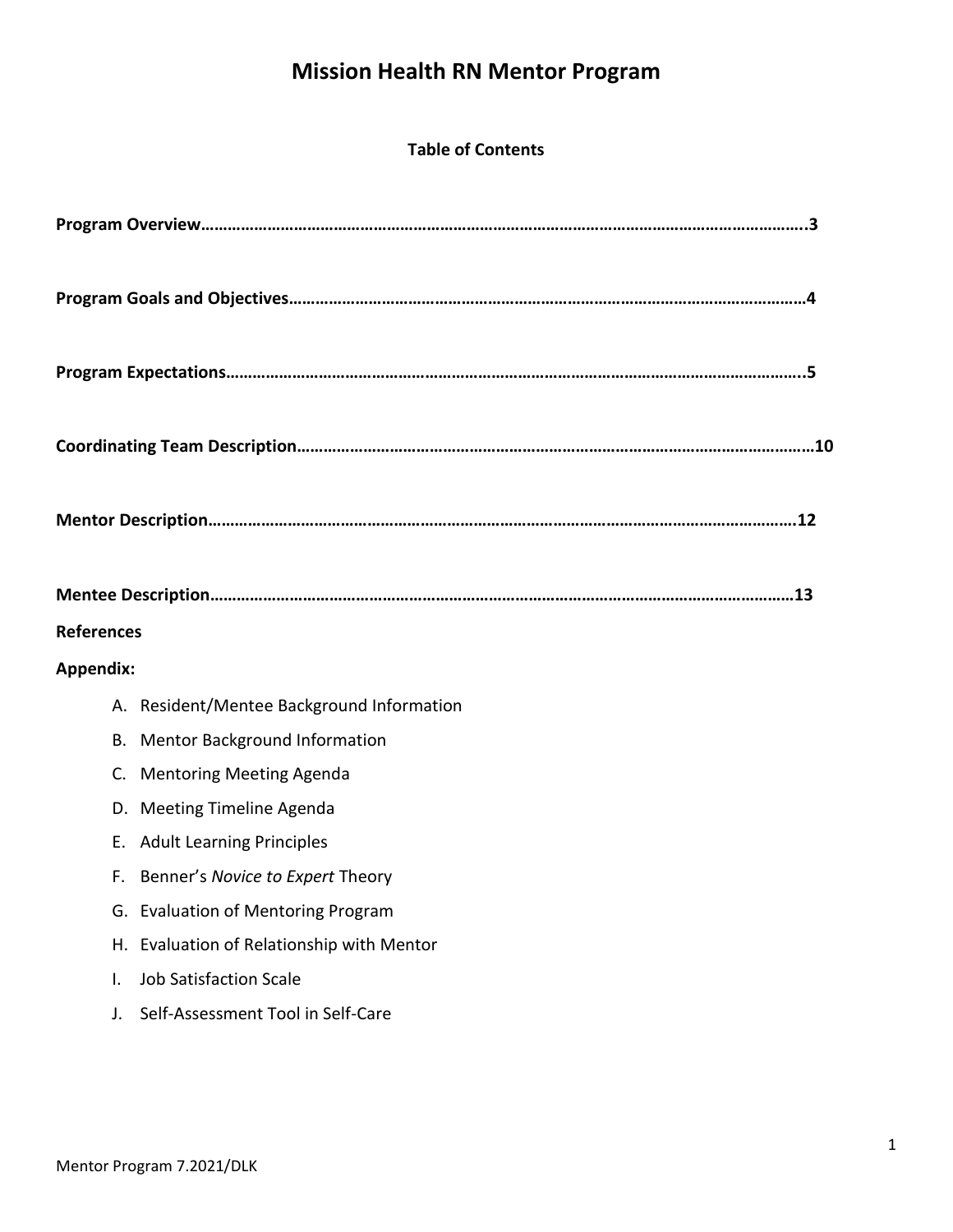#### **Overview**

Substantial evidence supports the position that nurse turnover is costly. Not only are there obvious consequences associated with turnover, such as the cost of advertising, recruiting, subsequent retraining of new staff, and reliance on expensive agency and travel nurses, but there are also the hidden costs of lost productivity, and loss of organizational history from lack of staff continuity. This in turn compromises process improvement initiatives and quality patient care (Cottingham, S., DiBartolo, M., Battistoni, S., Brown, T., 2011).

The nursing shortage, hectic work environment, and statistics on the numbers of new graduate nurses who leave their first nursing position within the first year of employment, were critical factors in the decision of the Academy of Medical-Surgical Nurses (AMSN) to develop a nurse mentoring program. Designed from the principles of adult learning, and Benner's (1984) *Novice to Expert* theory of nursing skill progression (Appendix G), the AMSN program partners experienced (mentors) and new nurses (mentee's), who share a commitment and mutual accountability for goals and outcomes (AMSN, 2012).

Modeled after AMSN's mentoring program concepts, this mentoring program is a six month, structured, evidence based framework that promotes the growth of knowledge, caring, and confidence of the mentee. The program contains guidelines and tools to assist the mentor, mentee, and site coordinator throughout the relationship period. The program can be used to compliment the newly licensed registered nurse's participation in the RN Residency Program and enhance retention as well as the experienced nurse who is interested in professional development opportunities, needs additional support for workplace issues, has encountered barriers or incidents in their career leading to compassion fatigue, burnout, or low job satisfaction.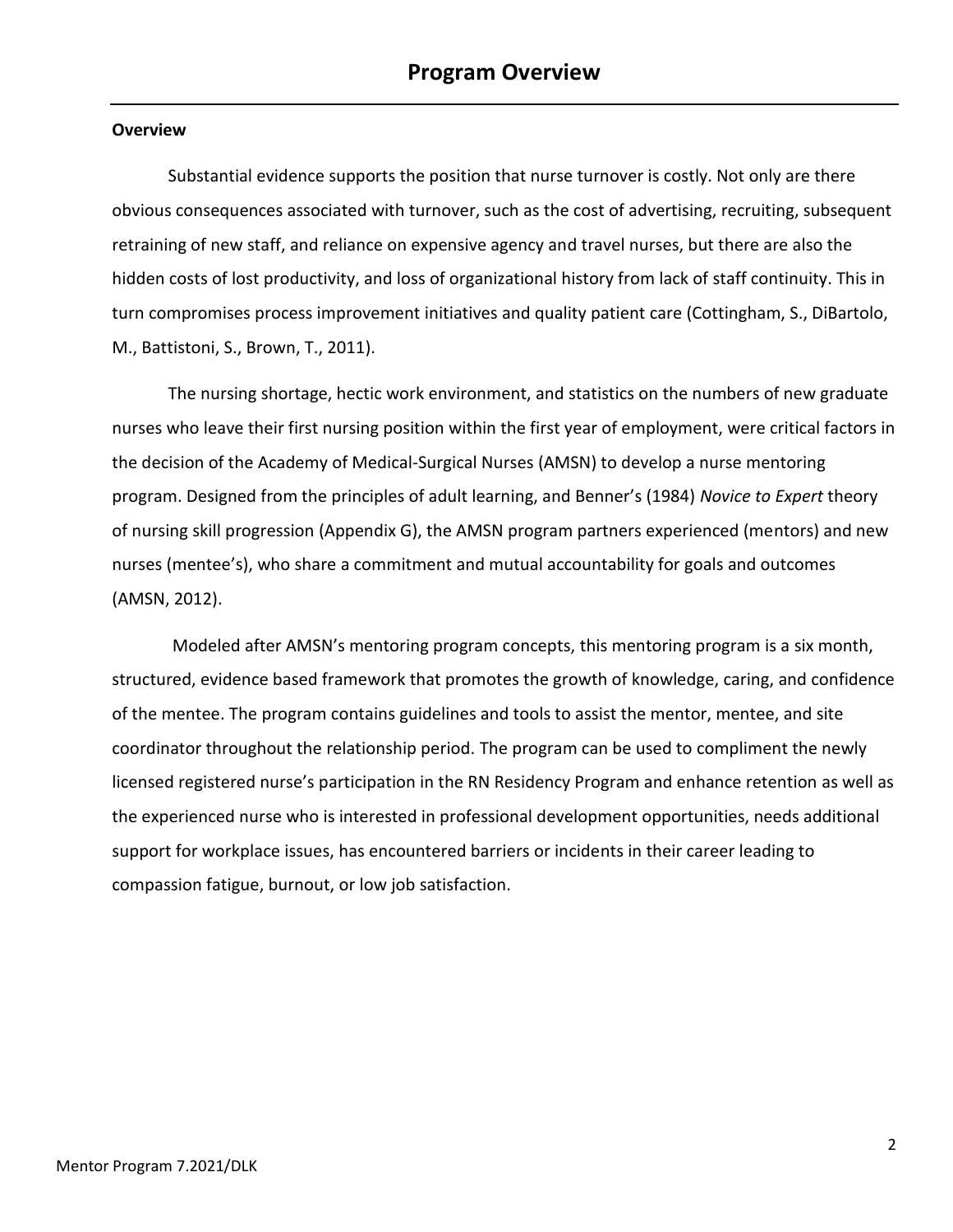#### **GOALS**

The mentor program goals are the foundation for achieving the program objectives:

- Develop supportive and encouraging relationships.
- Guide nurse in their professional, personal, and interpersonal growth.
- Promote mutuality, and sharing based on the needs of the mentor and mentee.
- Communicate information concerning expectations, learning opportunities, and stressors. (AMSN, 2012).

#### **OBJECTIVES**

- Increase nurse satisfaction for role and responsibilities.
- Increase nurse retention.
- Development/growth of professional nurse characteristics:
	- o Interpersonal skills (communication, feedback, assertiveness, conflict management).
	- o Management skills (delegation, motivation, team building, self-care, networking, organizational culture).
	- $\circ$  Organizational skills (project management, goal setting, and time management).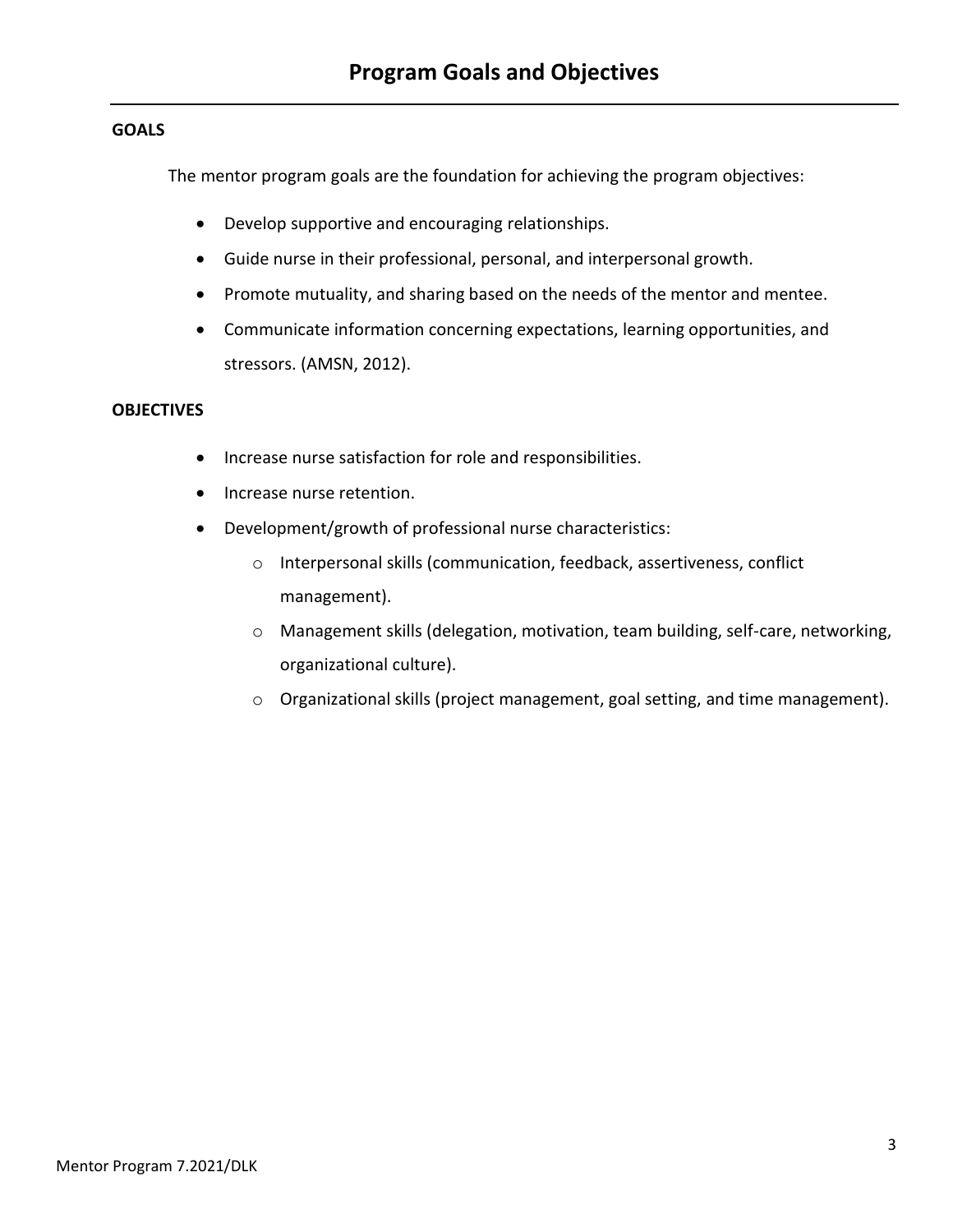#### **CONFIDENTIALITY**

It is important to note that the relationship between the mentor and mentee is a confidential, safe place for the mentee to discuss concerns. Mentees may choose to disclose information, but the mentors should not disclose any information, with the exception of violation of hospital/agency policy, or if the mentee is not reliable in keeping appointments, or fails to participate in some other manner.

#### **MATCHING MENTORS AND MENTEES**

Providing a good fit between the mentee and mentor is very important to Mission Health. A good fit occurs when mentors are caring, compassionate, genuine and willing to disclose information about themselves and what they know. Of equal importance is the mentee's ability to accept feedback, and be willing to learn more about themselves. Considerations for effective matching include skills, expertise, availability, learning/facilitation style, experience, interpersonal skills and behavior, professional interest, education, personality, and accessibility (AMSN, 2012).

Newly licensed Registered Nurses participating in the RN Residency will be invited to participate in the program and a coordinating team will match the mentor and mentee, and a meeting will be arranged for the initial introductions and program review.

#### **MENTOR PREPARATION**

RNs interested in serving as mentors will review the RN Mentor Powerpoint and read selected literature as defined by the RN Mentor Committee about the role of the mentor and themes that they might encounter as they build the mentor/mentee relationship, and the nuances of the RN Mentor Program. Mentors serve as career coaches by discussing professional development opportunities (certification, advancing education) as well as the ANA's Health Nurse Initiatives (Healthy Weight, Healthy Sleep, Bullying & Workplace Violence, Burnout/Compassion Fatigue, Women's Health, Safe Patient Handling & Mobility, Needle Safety, and Environmental Health), work-life balance, and self-care.

#### **MENTOR-MENTEE MEETINGS**

The purpose for the meetings is to provide an environment of open communication, where any and all aspects of the mentee's transition to their new position may be discussed. The mentee is encouraged to share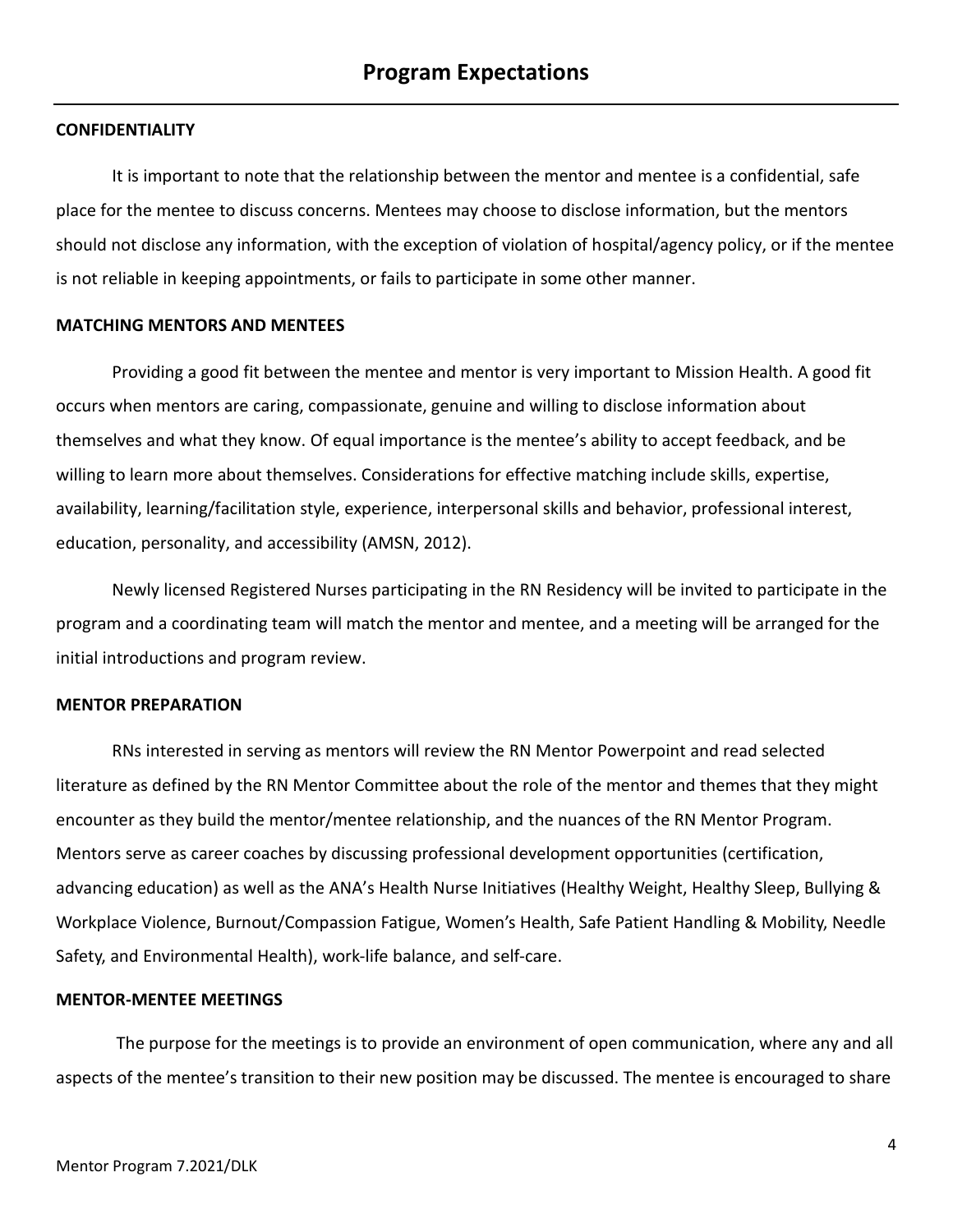their thoughts, issues and questions openly. Mentors should use open-ended questions to develop further conversation.

The Mission Health Mentor Program requires that some of the meetings occur face-to-face, however other meetings may be facilitated by phone, video chat, or other means of communication, mutually agreed upon by the mentor and mentee.

Prior to the first meeting, the mentee will receive a welcome letter (Appendix A), and a mentee background information form (Appendix C). The mentee should complete the form and provide it to their mentor at the first meeting. Mentors will also complete a background information form (Appendix C) and provide it to their mentee at the first meeting.

**MEETING PLAN** (see Meeting Timeline Record, Appendix E).

**Monthly Meeting #1** Face-to-face within two weeks from mentor/mentee match. A welcome letter is provided. Background sheets are exchanged, program goals are identified.

**Meeting #2 -5:** Monthly meetings baseline on venue of the team's choice. This may be prior to or following work, meeting outside at a coffee shop. Teams have shared hobbies, hiked in the woods, or been creative in the venue they met at.

**Meeting #6:** Face-to-face meeting. Mentee completes Mentor Program evaluation, and Relationship with Mentor evaluation (see Appendix H and I). Evaluations are submitted my mentee to the Director of Nursing Professional Practice or team leader in sealed envelope. The Mentor/Mentee relationship may then be concluded.

**Weekly Check Ins:** The Mentor reaches out for check-ins by text, email, phone call weekly.

The Mentor will submit a completed meeting timeline to the Coordinating Committee through the Magnet Administrative Assistant for tracking purposes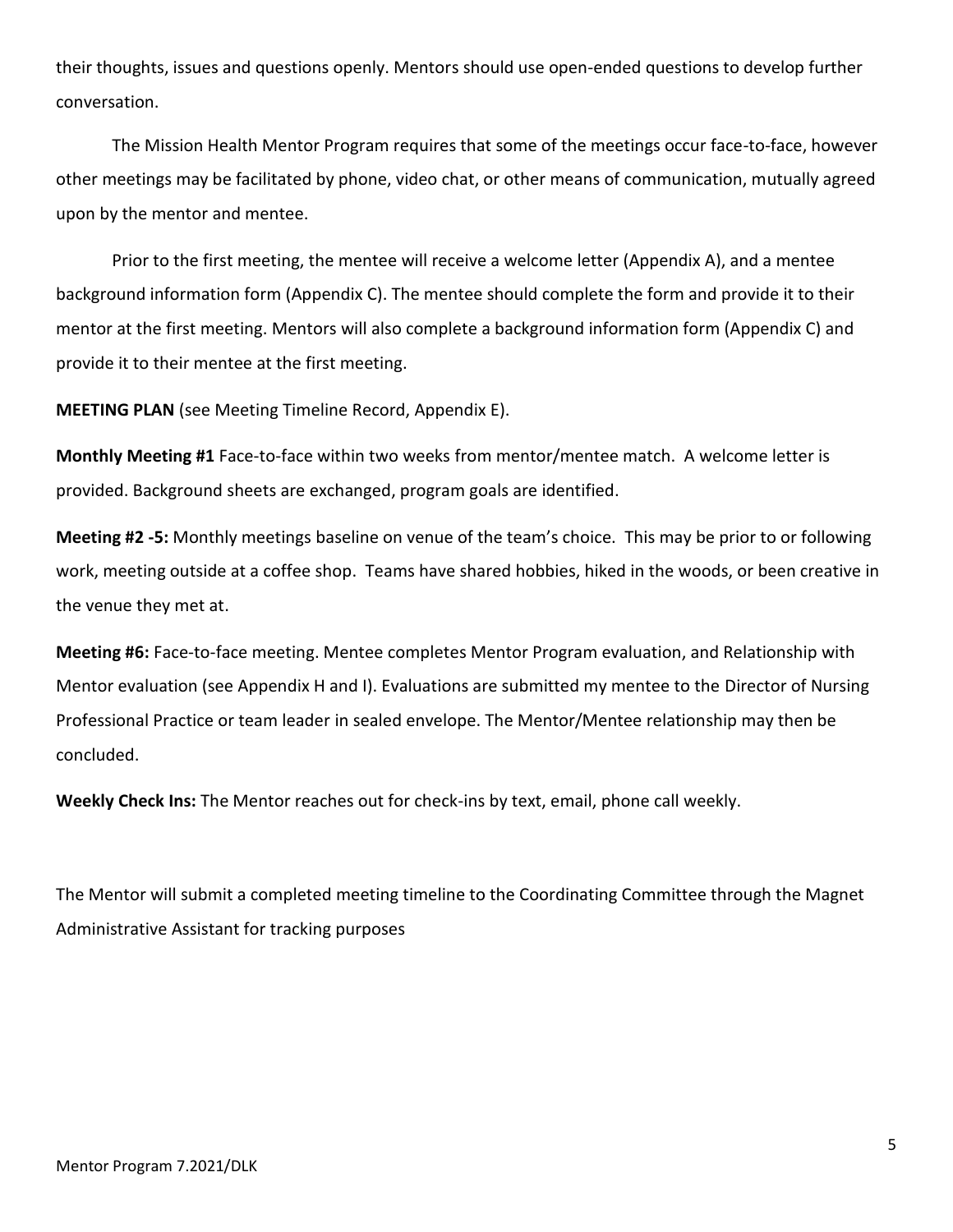#### **MENTOR TIPS FOR THE FIRST MEETING**

The first meeting sets the tone of the relationship.

- Be friendly, welcoming an encouraging.
- Present the mentoring relationship as a growth and development opportunity. Use adult learning principles (Appendix F).
- Ask about their short term and long term goals.
- Ask about their immediate needs for the next few weeks/months.
- Ask about the mentee's experiences during their first week.
- Share something from your first week/month/year as a new nurse.
- Clarify your role. Describe why you are investing this time as a mentor.
- Encourage your mentee to ask questions about the mentoring program.
- Remind your mentee of her/his responsibility in keeping appointments.
- Discuss locations and time to meet that appeal to both of you (i.e. walk outside, lunch, etc.) Arrive on time.
- Discuss the confidential basis of the mentoring relationship. (AMSN, 2012).

#### **MENTOR TIPS FOR SUBSEQUENT MEETINGS**

- Listed below are tips that mentors can use to facilitate subsequent meetings:
- Spend the first few minutes developing the relationship by asking how things are going, share something about yourself.
- Review the Mentor Program Timeline Agenda Checklist.
- Ask about specific behaviors/characteristics of the prior role models that helped most. What did the mentee feel they wanted to emulate but have not been able to? What gets in the way?
- Share some challenges you've had and describe how you handled them.
- Demonstrate exemplary role model behavior.
- Be interested. Don't rush
- Recognize and encourage potential.
- Meet in an environment where there will be few, if any, interruptions.
- Be clear about the necessity of meeting on a regular basis, even if no issues are identified.

(AMSN, 2012)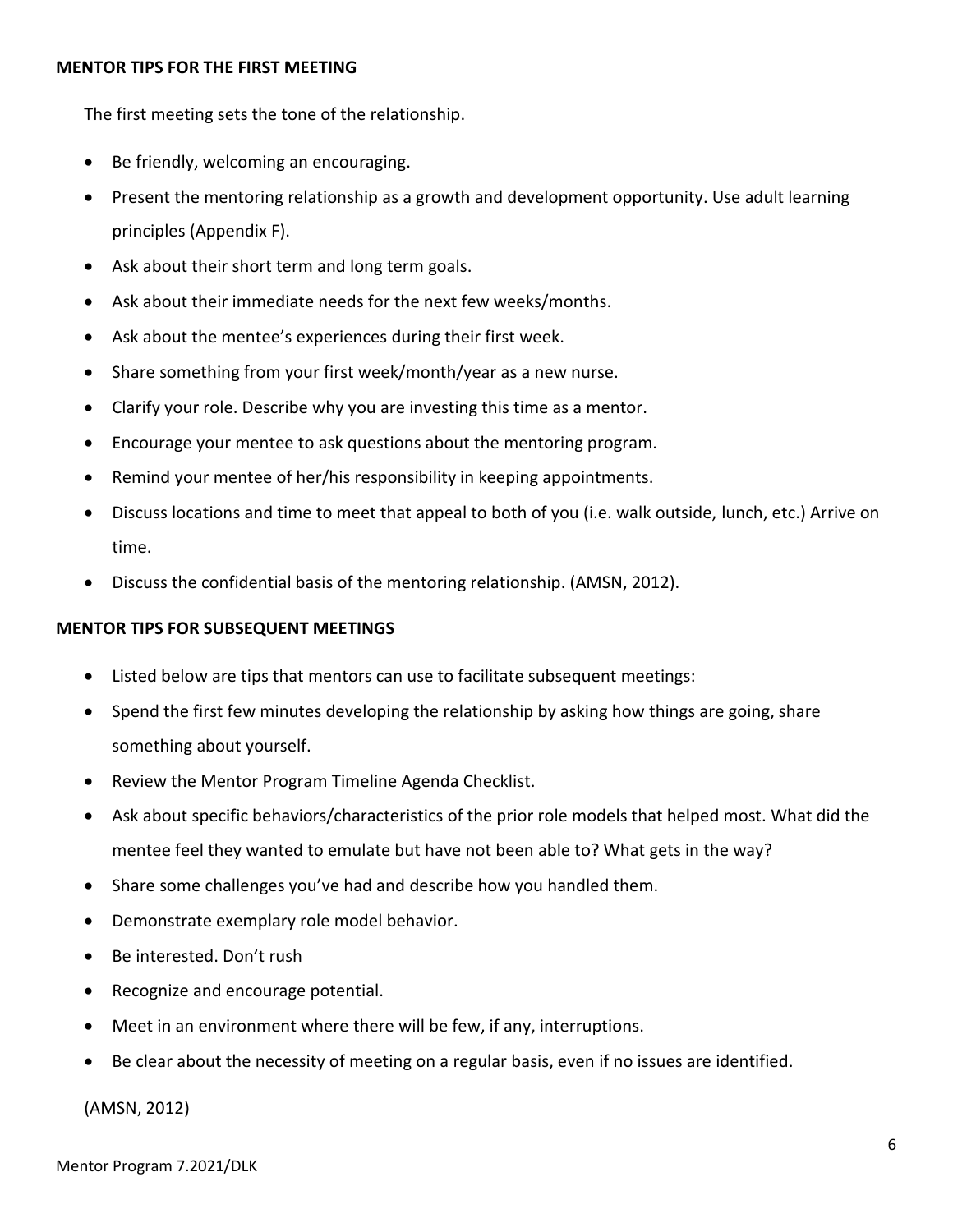The Mentor Program Coordinating Committee is committed to and responsible for overseeing all sitebased activities of the mentoring program. It consists of Nursing Professional Development Specialists, Director of Nursing Professional Development, RN Residency Coordinator, Magnet Administrative Assistant, a Nurse Manager, a Nursing Unit Supervisor, and two Clinical Nurses.

#### **QUALIFICATIONS**

- Possess organizational skills and a working knowledge of the organization.
- Is familiar with group process.
- Is committed to improving retention of the first year nurse graduates and other nurses transitioning to new roles.

#### **RESPONSIBILITES**

- Familiarizes self with all the components of the Mission Health Mentoring Program.
- Assists in recruiting mentors and mentees using the program guidelines.
- Oversees the creation of mentor/mentee teams if not already paired.
- Facilitates an orientation for mentors and mentees. Reviews responsibilities with both mentor and mentee.
- Ensures timelines for periodic reviews of the mentoring progress.
- Counsels or disbands dysfunctional or nonproductive relationships and reassigns as necessary.
- Maintains the confidentiality of information shared between the site coordinator, mentors and mentees.
- As needed, provide an orientation to the mentoring program. Include the orientation for the mentor and mentee on the following topics:
	- o An overview of the mentoring program, forms and materials.
	- o Roles and responsibilities.
	- o The evaluation (s) process and timelines.
	- o Opportunity for questions and concerns.
- Collect and compile evaluation (s) data and provide a comprehensive evaluation of the mentor program initiatives/objectives, along with any future program recommendations.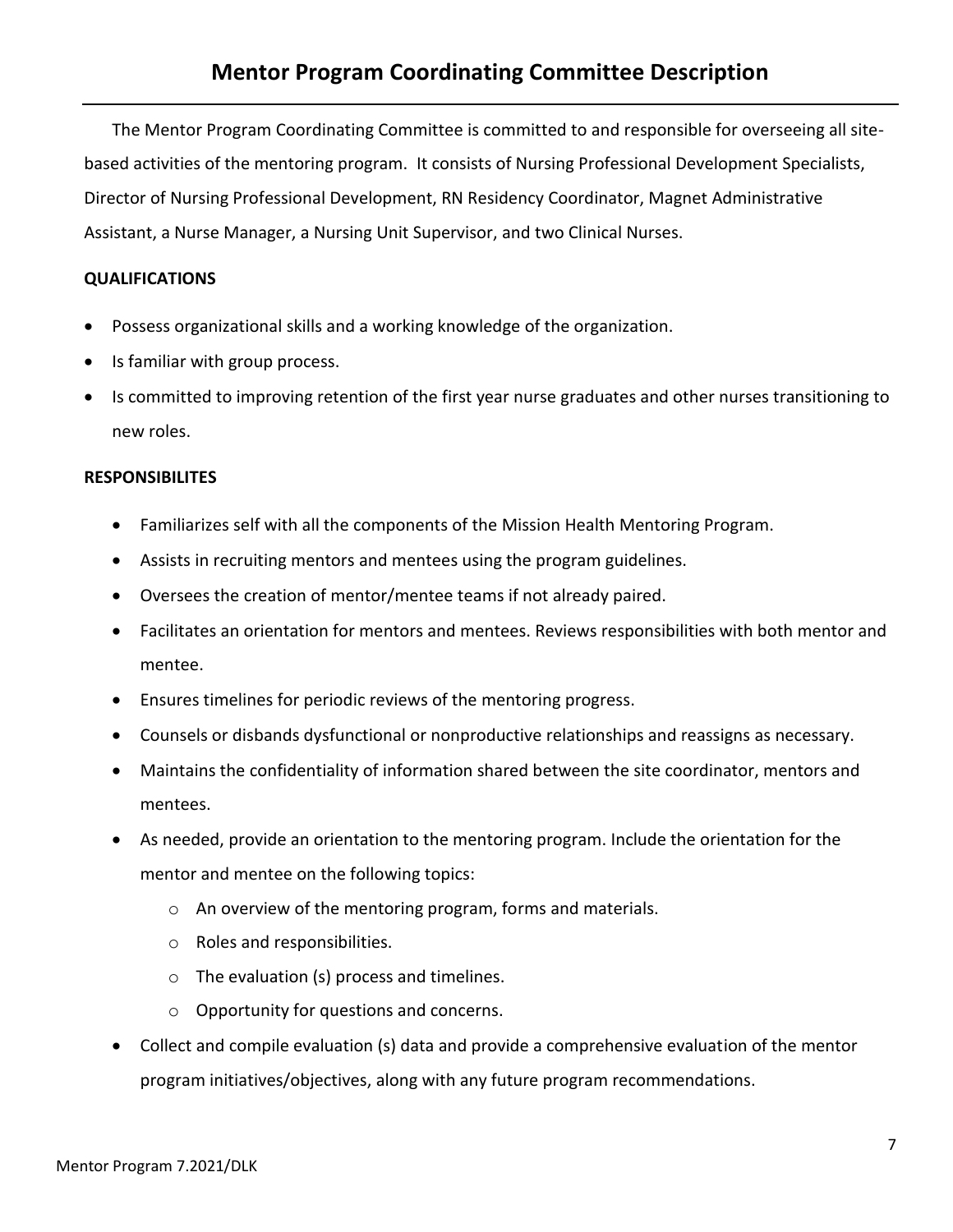The mentee is a new nurse beginning her/his first job as a professional nurse, or a nurse who is transitioning to a new role.

**\_\_\_\_\_\_\_\_\_\_\_\_\_\_\_\_\_\_\_\_\_\_\_\_\_\_\_\_\_\_\_\_\_\_\_\_\_\_\_\_\_\_\_\_\_\_\_\_\_\_\_\_\_\_\_\_\_\_\_\_\_\_\_\_\_\_\_\_\_\_\_\_\_\_\_\_\_\_\_\_\_\_\_\_\_\_\_\_\_\_**

#### **QUALIFICATIONS**

- A novice in the professional nurse role with untested judgement and organizational skills.
- Is flexible.
- Is willing to attend scheduled meetings with the mentor on a regular basis.
- Is able to accept constructive criticism as well as feedback and encouragement.

#### **RESPONSIBILITIES**

- Communicates effectively with the mentor and Site Coordinator.
- Agrees to complete all materials, self-assessment tools, and required evaluation forms in a timely manner.
- Coordinates meeting times, locations, dates with mentor, and develops meeting agenda's.
- Attends mentor/mentee meetings timely and as scheduled.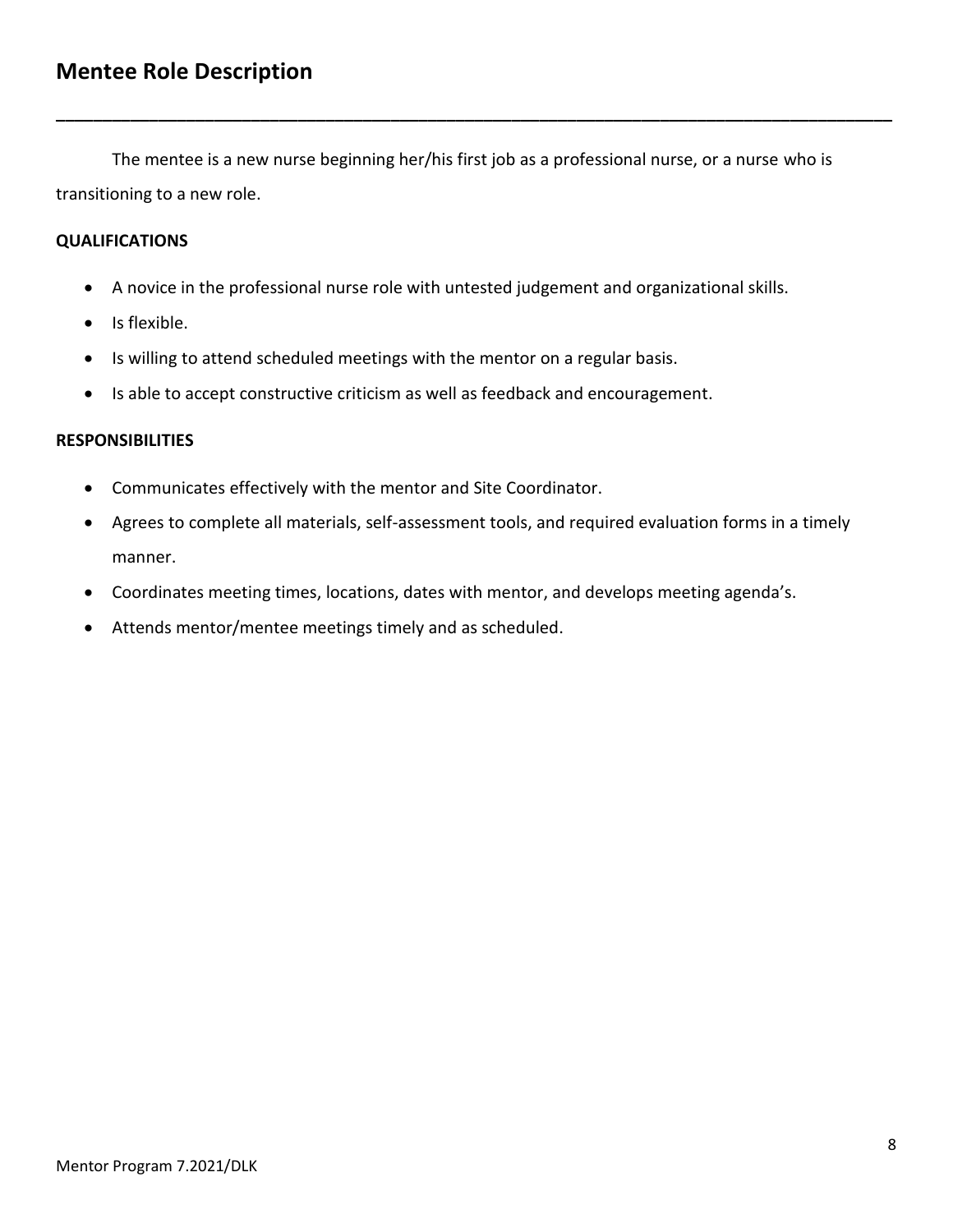The mentor is an experienced nurse, committed to helping/supporting the mentee's transition to their new professional nurse position.

#### **QUALIFICATIONS**

- By appointment with endorsement of leader.
- At least three years of experience in nursing with a BSN degree or actively pursuing a BSN. National certification preferred.
- Proficient or expert level skill in communication.
- Has demonstrated an understanding of the science of nursing and nursing standards and principles.
- Commits a minimum of a one-year commitment to the mentoring relationship/program.
- Is successful in building caring relationships.
- Has a positive attitude.
- Performs well under stress and is even tempered.
- Demonstrates proficient or expert professional practice.

#### **RESPONSIBILITIES**

- Keeps written records as required for program data collection.
- Conducts consistent scheduled meetings with the mentee to set goals, provide feedback and evaluate progress.
- Serves as an immediate resource person.
- Provides moral support, guidance and advice.
- Encourages the mentee to develop their own vision for the future.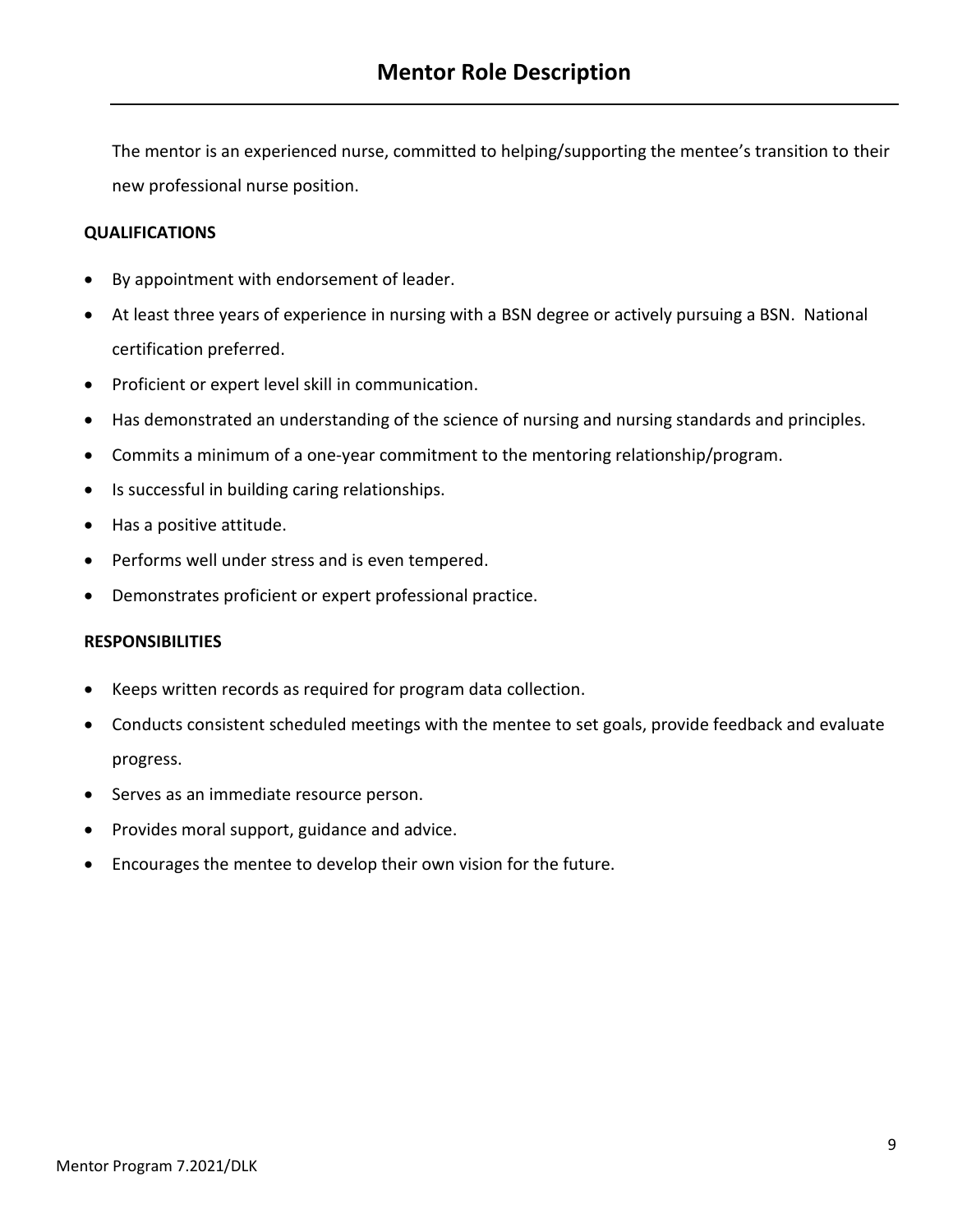- (AMSN) Academy of Medical-Surgical Nurses, (2012). *AMNS Mentoring Program: Mentee Guide*. Pitman, New Jersey. Retrieved from [www.medsurgenurse.org.](http://www.medsurgenurse.org/)
- Benner, P. (1984). *From novice to expert: Excellence and power in clinical Nursing practice*. Menlo Park, CA: Addison-Wesley Publishing Company.
- Cohen, N. (1995). *Mentoring adult learners: A guide for educators and trainers.* Malabar, FL: Krieger Publishing Company.
- Cottingham, S., DiBartolo, M., Battistoni, S., Brown, T. (2011). *Partners in nursing: A mentoring initiative to enhance nursing retention.* Nursing Education Perspectives, (July/August); 32 (4), 250-255.
- Hess, D., Dossey, B., Southard, M., Luck, S., Shaub, B. & Bark, L. (2013). The art and science of nurse coaching: The provider's guide to coaching scope and competencies. Silver Spring, MD: ANA
- Knowles, M. (1980). The modern practice of adult education: From pedagogy to androgagy. Englewood Cliffs, NJ; Cambridge Adult Education.
- Lindeman, E. (1961). The meaning of adult education. Eugene, OR: Harvest House, LTD.
- Mentor, (2009). Elements of effective practice for mentoring, 3<sup>rd</sup>. Ed. Alexandria, VA. Retrieved from: [www.mentoring.org.](http://www.mentoring.org/)

Rogers, C. (1979). Freedom to learn. Columbus, OH: Charles E. Merrill, Publishing Company.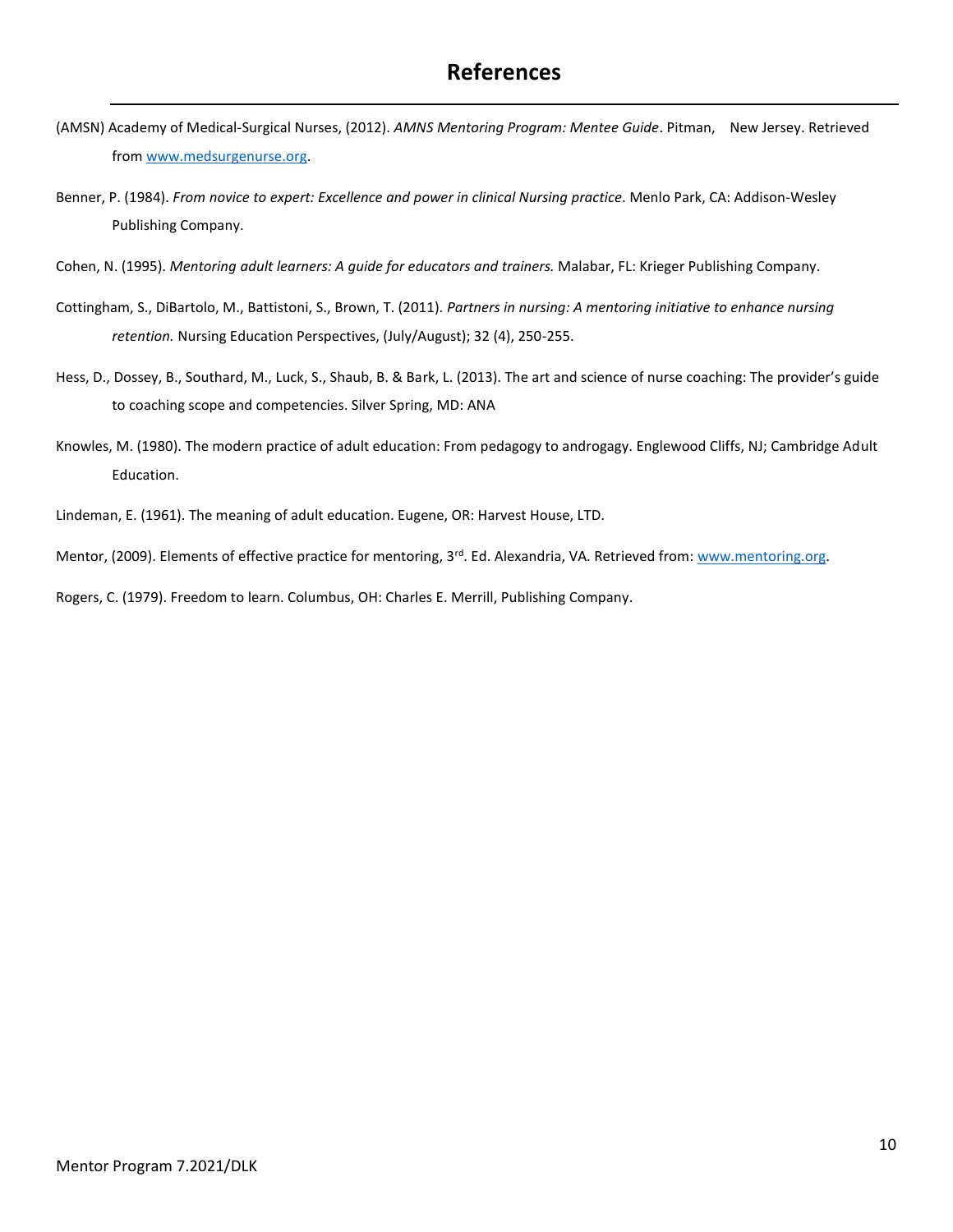# **Welcome Letter to Mentee**

We are so happy you are a member of the Mission Health family. In order to provide support and guidance, further your professional development and provide resource to you for work-life balance you have indicated an interest in participating in the Mission Health RN Mentor Program. Mentors are not preceptors that help you with direct patient care or learning your job. Mentors are supportive, experienced nurses that can help you develop professionally, listen to your concerns, and provide advice about how to handle difficult situations that you may be exposed to as a nurse or in the course of your work setting.

Please fill out the *Mentee Background* Information form. You will be matched with a mentor outside your practice area that will fill out a *Mentor Background Information* form as well. Following a match facilitated by the RN Mentor Committee, you will be invited to attend an information session and your mentor will be in contact with you to set up a face-to-face meeting that should occur within the following two weeks. Check your email regularly. At the first meeting, you will share your information forms and personal information. This will be a great "get to know you" meeting.

.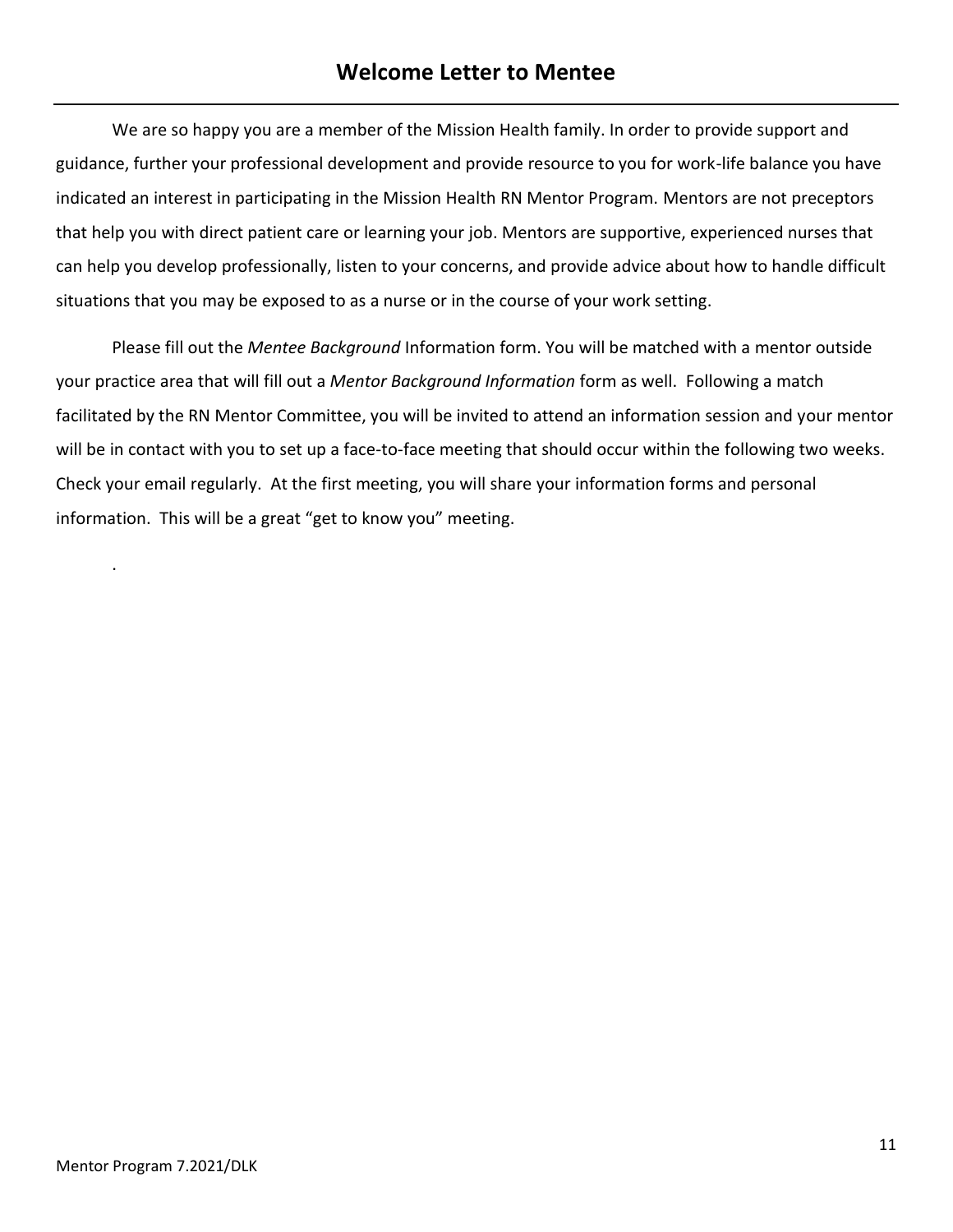| <b>Mentee Background Information</b><br><b>Appendix A</b> |  |                                                                                                         |  |  |  |  |
|-----------------------------------------------------------|--|---------------------------------------------------------------------------------------------------------|--|--|--|--|
| Name: Shelli                                              |  | Date of Birth: 11/11/91                                                                                 |  |  |  |  |
| Email: Shellimartineau@yahoo.com                          |  | Phone: 828-734-2939                                                                                     |  |  |  |  |
|                                                           |  |                                                                                                         |  |  |  |  |
|                                                           |  |                                                                                                         |  |  |  |  |
|                                                           |  |                                                                                                         |  |  |  |  |
|                                                           |  |                                                                                                         |  |  |  |  |
|                                                           |  |                                                                                                         |  |  |  |  |
|                                                           |  |                                                                                                         |  |  |  |  |
|                                                           |  |                                                                                                         |  |  |  |  |
| <b>PERSONAL:</b>                                          |  |                                                                                                         |  |  |  |  |
|                                                           |  |                                                                                                         |  |  |  |  |
|                                                           |  |                                                                                                         |  |  |  |  |
|                                                           |  |                                                                                                         |  |  |  |  |
|                                                           |  |                                                                                                         |  |  |  |  |
|                                                           |  |                                                                                                         |  |  |  |  |
|                                                           |  |                                                                                                         |  |  |  |  |
|                                                           |  |                                                                                                         |  |  |  |  |
|                                                           |  |                                                                                                         |  |  |  |  |
|                                                           |  | By signing this the mentee agrees to be available for 12 months unless mutually agreed by both parties. |  |  |  |  |
|                                                           |  |                                                                                                         |  |  |  |  |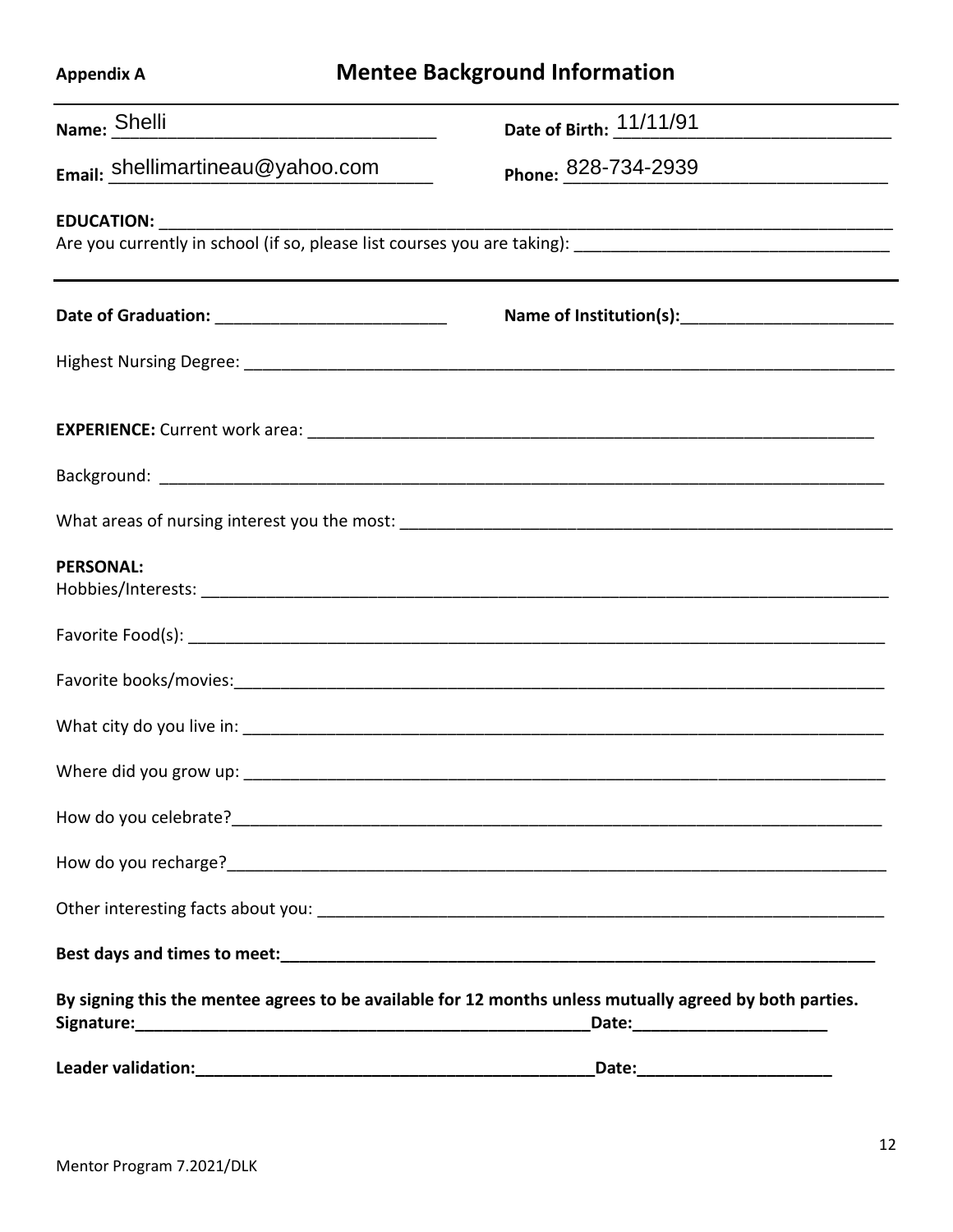# **Appendix B**

# **Mentor Background Information**

| <b>EXPERIENCE:</b> Current work area and role: |                                                                                                                                                                                                                                        |  |  |  |  |  |
|------------------------------------------------|----------------------------------------------------------------------------------------------------------------------------------------------------------------------------------------------------------------------------------------|--|--|--|--|--|
|                                                |                                                                                                                                                                                                                                        |  |  |  |  |  |
|                                                |                                                                                                                                                                                                                                        |  |  |  |  |  |
| <b>PERSONAL:</b>                               |                                                                                                                                                                                                                                        |  |  |  |  |  |
|                                                |                                                                                                                                                                                                                                        |  |  |  |  |  |
|                                                |                                                                                                                                                                                                                                        |  |  |  |  |  |
|                                                |                                                                                                                                                                                                                                        |  |  |  |  |  |
|                                                |                                                                                                                                                                                                                                        |  |  |  |  |  |
|                                                |                                                                                                                                                                                                                                        |  |  |  |  |  |
|                                                | How do you recharge?<br><u> Letter and the contract of the contract of the contract of the contract of the contract of the contract of the contract of the contract of the contract of the contract of the contract of the contrac</u> |  |  |  |  |  |
|                                                |                                                                                                                                                                                                                                        |  |  |  |  |  |
|                                                |                                                                                                                                                                                                                                        |  |  |  |  |  |
|                                                | By signing this the mentor agrees to be available for 12 months unless mutually agreed by both parties.                                                                                                                                |  |  |  |  |  |
|                                                | _Date:_____________________________                                                                                                                                                                                                    |  |  |  |  |  |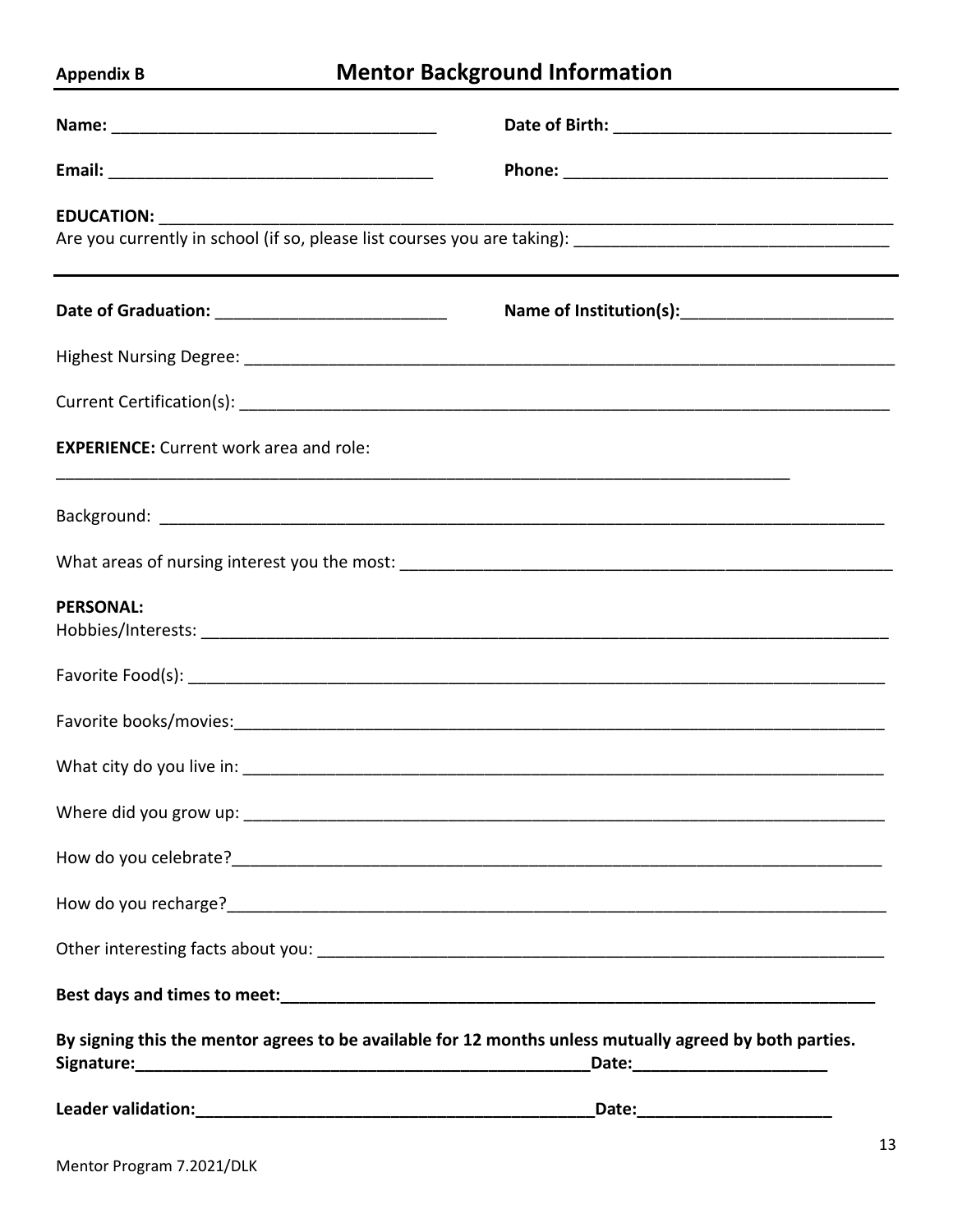|    | <b>Mentoring Meeting Agenda</b><br>Date: ____________________________                                     |  |  |  |  |  |  |  |  |
|----|-----------------------------------------------------------------------------------------------------------|--|--|--|--|--|--|--|--|
|    | The following topics are suggested for your initial meeting with open ended questions that create greater |  |  |  |  |  |  |  |  |
|    | insight, clarity, and/or new possibilities and learning.                                                  |  |  |  |  |  |  |  |  |
|    | 1. What are your goals for professional development and lifelong learning?                                |  |  |  |  |  |  |  |  |
| 2. | How satisfied is the mentee with their role? Practice area? What strengths do they bring to their role?   |  |  |  |  |  |  |  |  |
| 3. | What opportunities for self-care are you successful with? Where would you want to improve?                |  |  |  |  |  |  |  |  |
|    | 4. Tentative goals for the next meeting:                                                                  |  |  |  |  |  |  |  |  |
|    |                                                                                                           |  |  |  |  |  |  |  |  |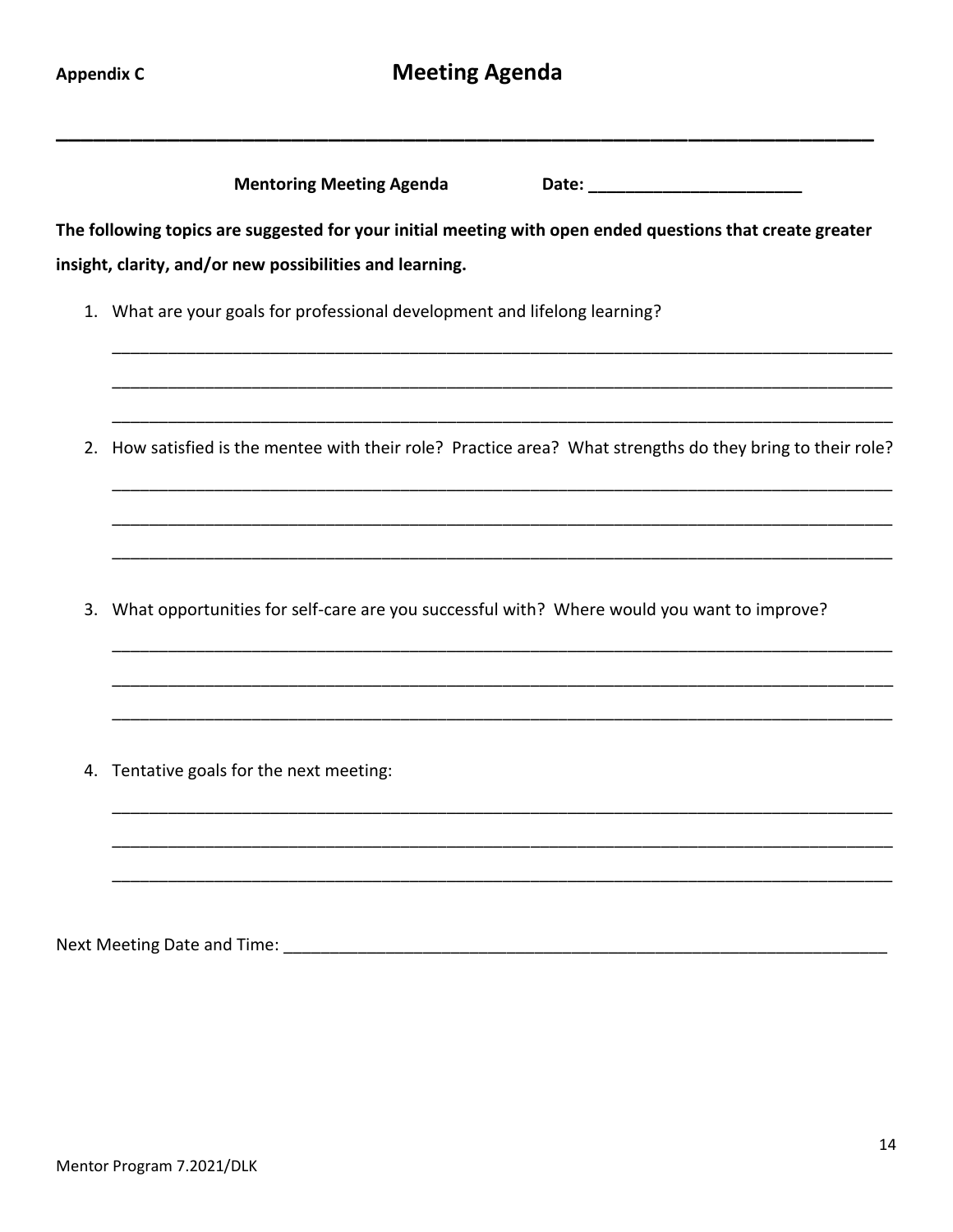# **Appendix D MEETING TIMELINE RECORD**

| (To be completed by the Mentor)                                                                 |                                                                                         |  |  |  |  |  |  |
|-------------------------------------------------------------------------------------------------|-----------------------------------------------------------------------------------------|--|--|--|--|--|--|
|                                                                                                 |                                                                                         |  |  |  |  |  |  |
|                                                                                                 |                                                                                         |  |  |  |  |  |  |
|                                                                                                 | MEETING #1 (within 1 month of start date) DATE COMPLETED: ______________________        |  |  |  |  |  |  |
| Give/send Welcome Letter.<br>$\bullet$                                                          |                                                                                         |  |  |  |  |  |  |
| Mentor meets with mentee to exchange background information.<br>$\bullet$                       |                                                                                         |  |  |  |  |  |  |
| Discuss program and personal goals, program agenda form, evaluation forms.<br>٠                 |                                                                                         |  |  |  |  |  |  |
| Mentor sends weekly touch points (text/email/call) to mentee<br>$\bullet$                       |                                                                                         |  |  |  |  |  |  |
| Establish schedule for future meetings and best method for contacting each other.<br>$\bullet$  |                                                                                         |  |  |  |  |  |  |
| Complete Self-Assessment Tool Appendix J and share/discuss<br>٠                                 |                                                                                         |  |  |  |  |  |  |
|                                                                                                 | MEETING #2 (within 2 months of start date) DATE COMPLETED: _____________________        |  |  |  |  |  |  |
| Mentor sends weekly touch points (text/email/call) to mentee<br>٠                               |                                                                                         |  |  |  |  |  |  |
| Discuss adjustment to new job.<br>٠                                                             |                                                                                         |  |  |  |  |  |  |
| Discuss mentoring concerns, immediate short-term needs.<br>٠                                    |                                                                                         |  |  |  |  |  |  |
| Discuss agenda.                                                                                 |                                                                                         |  |  |  |  |  |  |
| Discuss identified strengths and weaknesses.<br>٠                                               |                                                                                         |  |  |  |  |  |  |
| Plan one complete one self-care activity from the Self-Assessment Tool, Appendix I<br>$\bullet$ |                                                                                         |  |  |  |  |  |  |
| MEETING #3 (within 3 months from start date)                                                    | DATE COMPLETED:                                                                         |  |  |  |  |  |  |
| Mentor sends weekly touch points (text/email/call) to mentee<br>$\bullet$                       |                                                                                         |  |  |  |  |  |  |
| Discuss Agenda<br>$\bullet$                                                                     |                                                                                         |  |  |  |  |  |  |
| Discuss job satisfaction, concerns, and weaknesses.<br>٠                                        |                                                                                         |  |  |  |  |  |  |
| Identify needs.                                                                                 |                                                                                         |  |  |  |  |  |  |
|                                                                                                 | Read Three Good Things: Build Resilience and Improve Well-Being, Paige Roberts found at |  |  |  |  |  |  |
|                                                                                                 | https://www.myamericannurse.com/wp-content/uploads/2018/12/ant12-3-good-things-1207.pdf |  |  |  |  |  |  |

Discuss article and share ideas for putting to use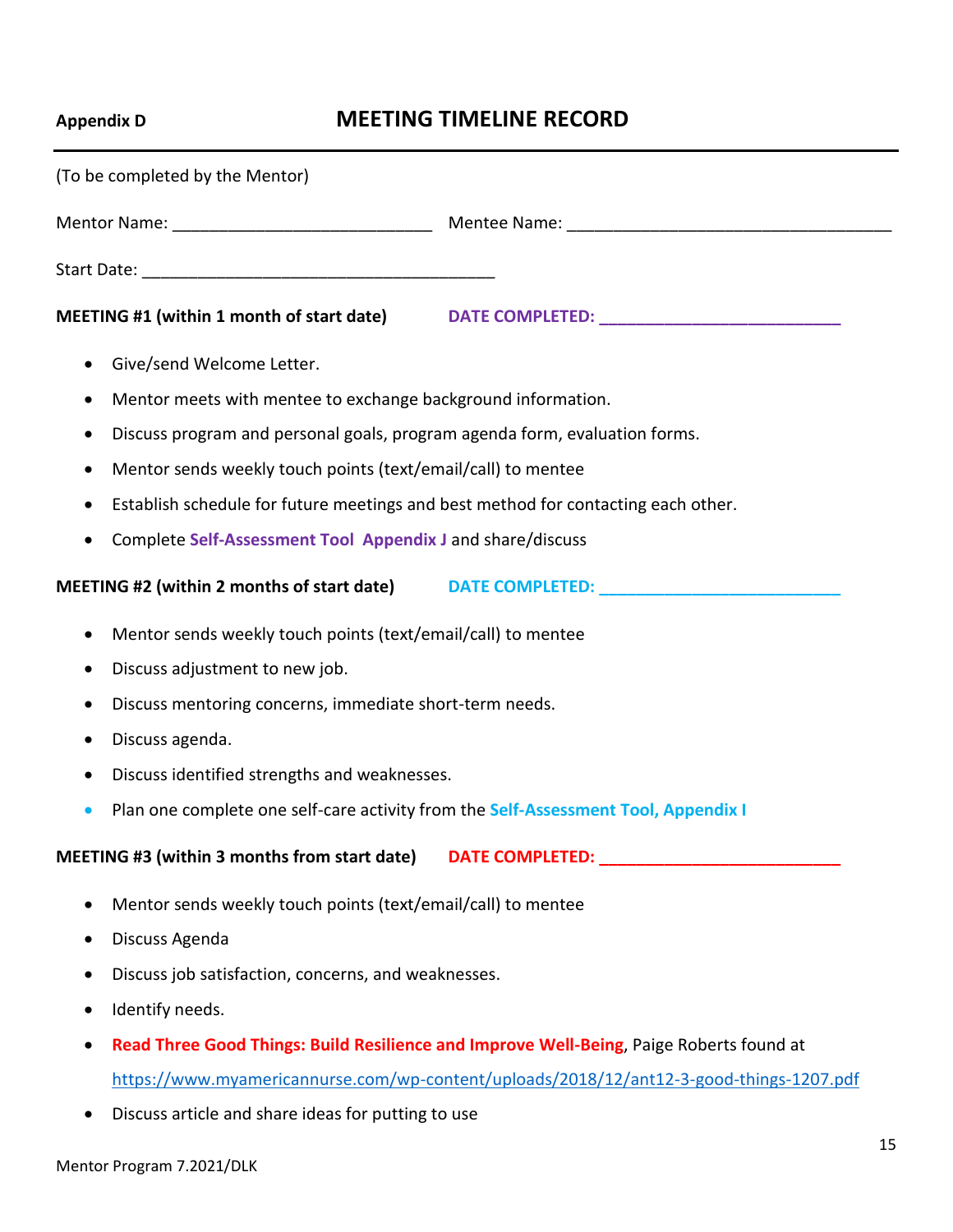#### **MEETING #4 (within 4 mos. from start date) DATE COMPLETED: \_\_\_\_\_\_\_\_\_\_\_\_\_\_\_\_\_\_\_\_\_\_\_\_\_\_**

- Mentor sends weekly touch points (text/email/call) to mentee
- Discuss Agenda, concerns, and needs.
- Discuss strengths and newly acquired skills.
- Review **Mission and Me page Support and Resources for Team Members**
	- o [https://missionandme.mission-health.org/scope/2020/03/30/support-and-resources-for-our](https://missionandme.mission-health.org/scope/2020/03/30/support-and-resources-for-our-team-members-during-covid-19/)[team-members-during-covid-19/](https://missionandme.mission-health.org/scope/2020/03/30/support-and-resources-for-our-team-members-during-covid-19/)
	- o Choose one activity and incorporate into a self care routine and discuss

#### **MEETING #5 (within 5months from start date) DATE COMPLETED: \_\_\_\_\_\_\_\_\_\_\_\_\_\_\_\_\_\_\_\_\_\_\_\_\_**\_

- Mentor sends weekly touch points (text/email/call) to mentee
- Discuss Agenda, concerns, and needs.
- Discuss strengths and newly acquired skills.
- **Healthy Nurse/Health Nation Grand Challenge**
	- o Register to join "Healthy Nurse, Healthy Nation, Connect" <https://www.healthynursehealthynation.org/>
	- $\circ$  Pick your area of focus, make a commitment, and participate in healthy challenges
	- o Connect with each other for support, advice and share success

**MEETING #6 (within 6 months from start date) DATE COMPLETED: \_\_\_\_\_\_\_\_\_\_\_\_\_\_\_\_\_\_\_\_\_\_\_\_\_\_**

- Mentor sends weekly touch points (text/email/call) to mentee
- Discuss Agenda, concerns, and needs.
- Download one **Self-Care App** to your phone ie: CALM, HeadSpace, Reflectly, Shine, Sleep Cycle
	- o Other suggestion<https://minimalism.co/articles/self-care-apps>
- Mentee completes Job Satisfaction Scale; Mentor and Mentee complete evaluations and submit confidentially to Shelli.Martineau@HCAHealthcare.com in a sealed envelope.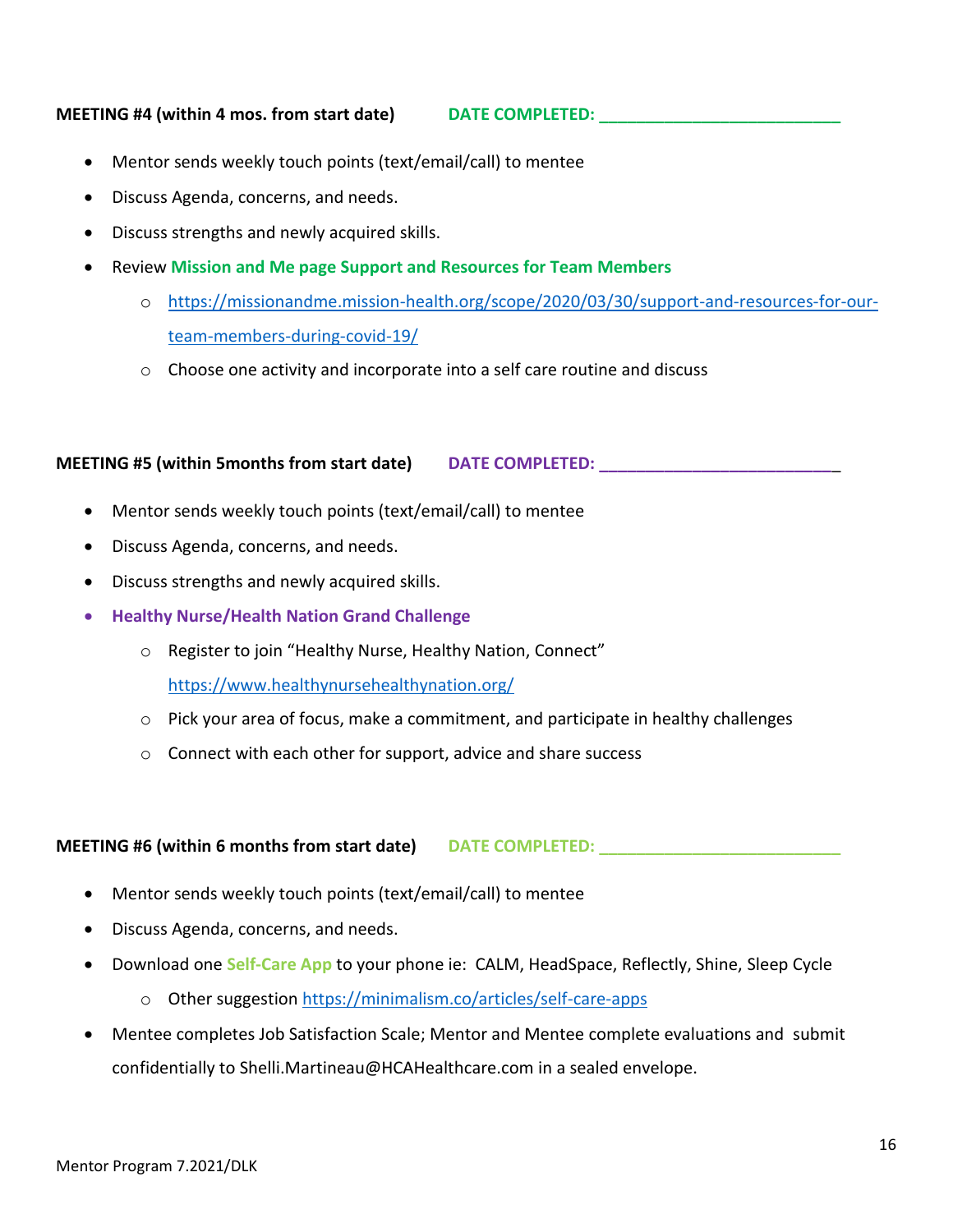The mentoring relationship involves the mentee as an adult learner. The astute mentor is knowledgeable of adult learning principles and applies them to the mentoring relationship.

- Adults need time to learn at their own pace. Adults have unlimited potential for growth and development. Moving from the simple to the complex gives the adult a sense of achievement.
- Learning involves moving from dependency on the teacher/facilitator to increasing self-directedness, but at different rates for different people.
- The learning environment is characterized by physical comfort, mutual respect and trust, freedom of expression, and acceptance of differences.
- Learning must be based on learner's needs. Facilitators help learners diagnose the gap between what they know and what they need to know or do.
- Adults are motivated by the desire to immediately use or apply their new knowledge or skills. When learners need to do something new, they must have a "readiness to learn". This is what is meant by the "most teachable moment".
- Adults are responsible for their own learning and take an active role in the learning process.
- Adult education is learner-centered. It begins with the learners and where they are, and takes in to consideration what will be meaningful for them.
- Adults are what they have done. They have a deep investment in the value of their life experiences. Adult education includes and builds upon the life experiences of the learners.
- Learning should begin at a level equal to the learner's comprehension level.
- Adult education is concerned with the development of the whole person, including their attitudes, feelings, and emotions.
- Learning can happen anywhere, and is enhanced by repetition and "doing".
- A positive or negative self-concept can promote or inhibit learning respectively.
- Stress reduces one's ability to learn.
- Learners need to know how they are progressing. This is accomplished through self-evaluation and feedback from others.

(AMSN, 2012; Cohen, 1995; Knowles, 1980; Lindeman, 1961; Rogers, 1979)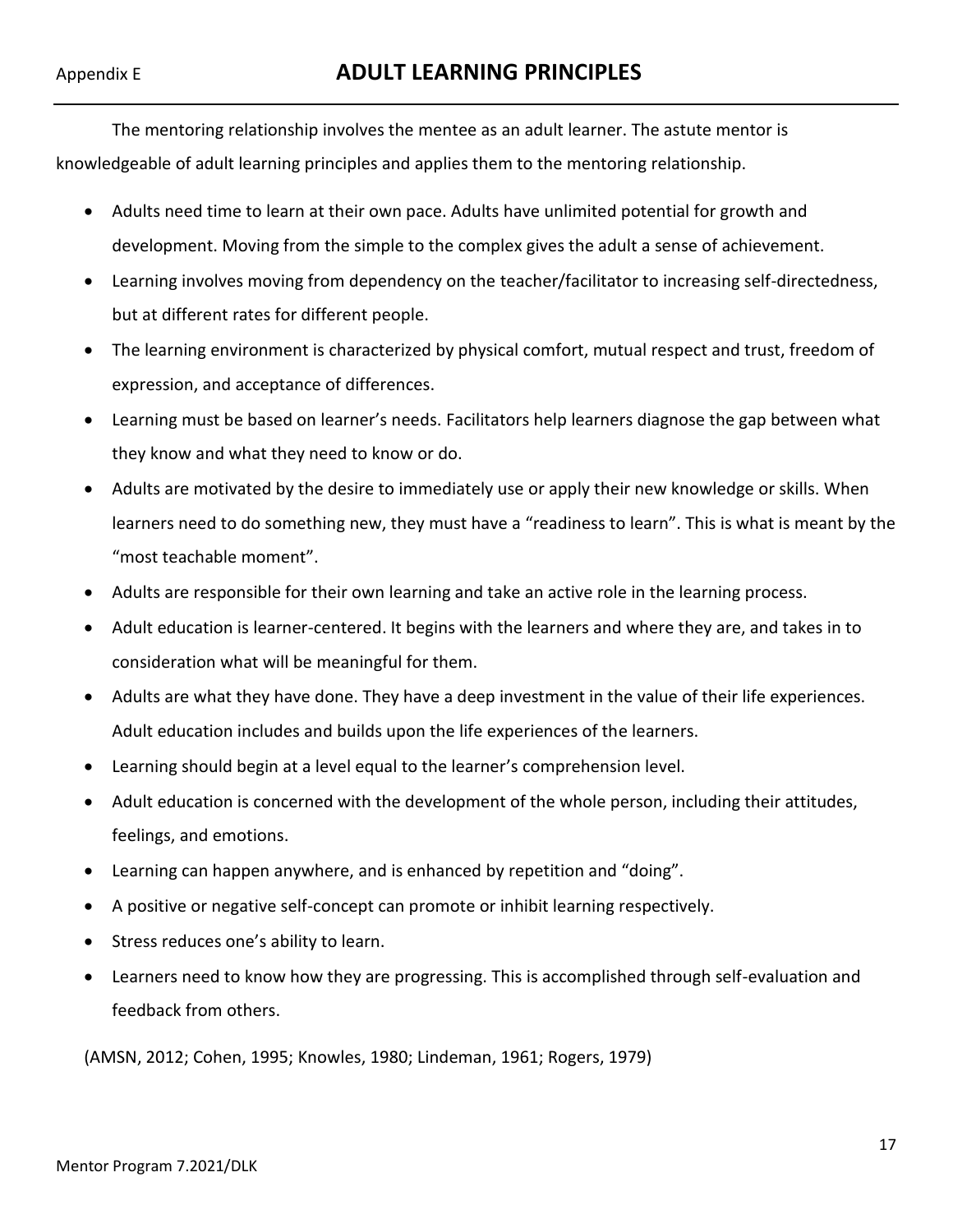#### **Advanced Beginner**

Advanced beginners demonstrate marginally acceptable performance. They have encountered enough real situations to realize there is recurrent meaning in the components of the situation. Nurses at the advanced beginner stage need assistance in determining priorities because they cannon readily sort out what is significant in complex situations. Their work centers on organizing and completing tasks. They become anxious when they feel they are losing control of the task environment. They are concerned with the current situation with little regard for the past or future. They rely on protocols or procedures to guide their actions and believe the protocols are appropriate for all contexts. Advanced beginners are often working at the edges of their safety and knowledge. They are fully responsible for their actions, while at the same time feel largely dependent on more experienced individuals such as the mentor. Guidelines and applicable examples are helpful to them.

#### **Competent**

Nurses at the competent stage feel they have mastered their role, and begin to see their role in terms of long-range plans or goals. They focus their energy on accomplishing what they planned and controlling the activities and events in the situation. They are able to differentiate between important and insignificant components of a situation. These nurses are able to set priorities. They fell responsible for and emotionally attached to the decisions they make. Decisions are analytical and they are invested in the outcome. Successful outcomes can be very satisfying, while unsuccessful outcomes are not easily forgotten. Nurses at this stage are emotionally invested in their decisions, so it is important to encourage them to talk about their feelings and anxieties and verbalize the questions they have. This stage is characterized by not needing help, putting tasks in order, and planning based on goals and predictions. The nurses' ability to view the whole situation may be hampered by their emphasis on structuring their work by specific plans and goals. They may lack speed and flexibility.

#### **Proficient**

This stage is characterized by the ability to recognize the big picture and think systematically. Proficient nurses are guided by their experience to anticipate what to expect in a given situation and how to modify their plans to respond to these events. Systems thinking improves their decision making ability. Proficient nurses are able to organize and analyze, interpret and understand, and manipulate the environment to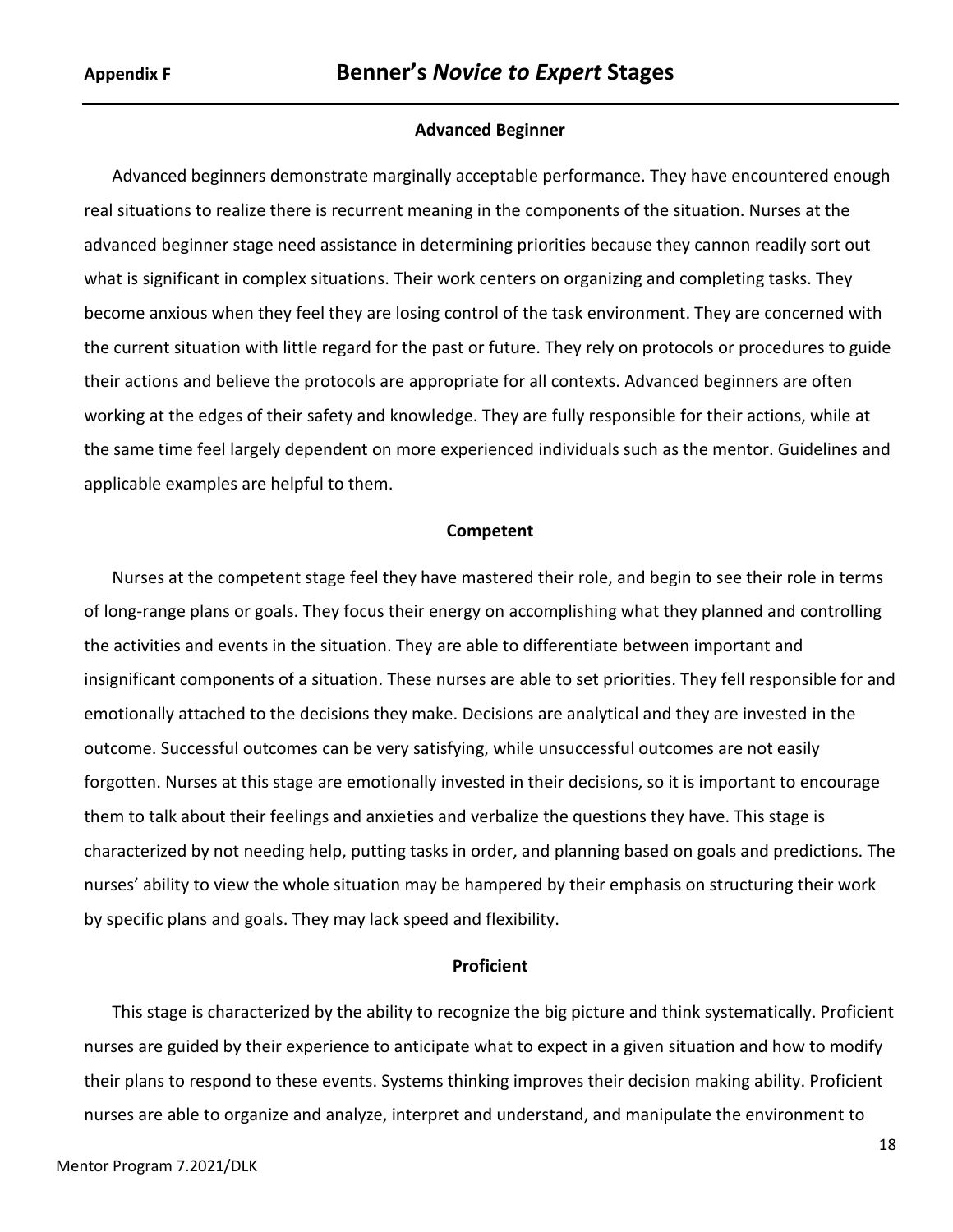respond to the situation at hand. Their actions are now ordered by the situation as it unfolds rather that by preset plans. Proficient nurses read situations well are able to set priorities. Leaving things out is no longer a worry because they are confident in their ability to notice important things and filter out those that are unimportant.

#### **Expert**

Not all individuals will attain the expert level of practice. This may be a matter of choice or a matter of ability. Experts function much differently from the other stages of development. For the expert, important aspects of a situation stand out, and they are able to readily dismiss those that are unimportant. They know when they have a firm grasp of the situation and when they don't. Expert nurses are often great historians and can explain why decisions were made in the past. They are often a rich source of information and quite capable of providing sound advice. They possess a sense of intuition about certain situations as a result of extensive experience. Experts are quick and skillful in their actions. They zero in on problems and are fluid, flexible, and highly proficient. They are able to manage a variety of tasks or activities at the same time. They display a sense of calmness and control. Experts selectively filter information and pass on the important aspects to appropriate individuals. They no longer rely on rules to govern their practice. It is often difficult for experts to explain the thinking process they use in reaching a decision. They do not think in steps or increments. Often, the expert nurse is not the best teacher for the novice because it is difficult for the expert to explain decisions or actions in enough detail for the novice to grasp and learn. (Benner, 1984).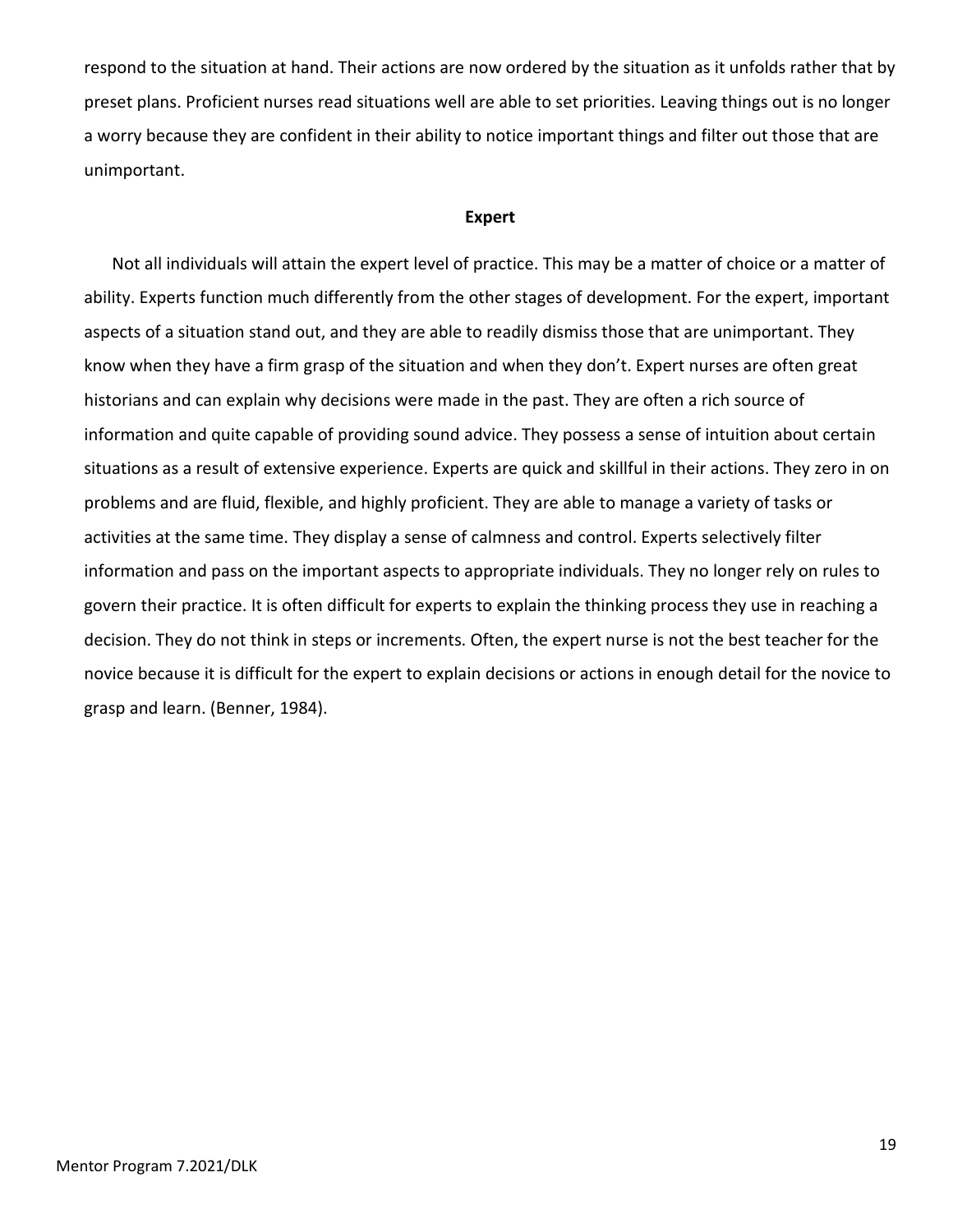# **Appendix G Evaluation of Mission Health Mentoring Program**

#### **EVALUATION OF ……MENTORING PROGRAM (for mentee)**

| <b>Mentee:</b>                                                                   | Date:                      |                          |               |                  |                |          |  |  |  |
|----------------------------------------------------------------------------------|----------------------------|--------------------------|---------------|------------------|----------------|----------|--|--|--|
| To what degree has your mentor                                                   | Not at all<br>$\mathbf{1}$ | A little<br>$\mathbf{2}$ | Somewhat<br>3 | Quite a bit<br>4 | Very much<br>5 | N/A<br>6 |  |  |  |
| Been available to talk/meet with you when<br>you wanted to talk/meet?            |                            |                          |               |                  |                |          |  |  |  |
| Talked with you about professional<br>development?                               |                            |                          |               |                  |                |          |  |  |  |
| Allowed you to openly express your feelings<br>about your current work?          |                            |                          |               |                  |                |          |  |  |  |
| Been non-judgmental when listening to your<br>evaluation of the workplace?       |                            |                          |               |                  |                |          |  |  |  |
| Enhanced your ability to handle difficult<br>patient situations?                 |                            |                          |               |                  |                |          |  |  |  |
| Provided advice on ways to handle difficult<br>situations with coworkers?        |                            |                          |               |                  |                |          |  |  |  |
| Provided advice on ways to handle challenging<br>situations with physicians?     |                            |                          |               |                  |                |          |  |  |  |
| Provided advice on how to handle difficult<br>situations with your unit manager? |                            |                          |               |                  |                |          |  |  |  |
| Been a role model for you?                                                       |                            |                          |               |                  |                |          |  |  |  |
| Been helpful in transitioning you to your new<br>roles as an RN?                 |                            |                          |               |                  |                |          |  |  |  |
| This mentoring program satisfied your needs.                                     |                            |                          |               |                  |                |          |  |  |  |
| Additional comments/suggestions to make<br>our program better:                   |                            |                          |               |                  |                |          |  |  |  |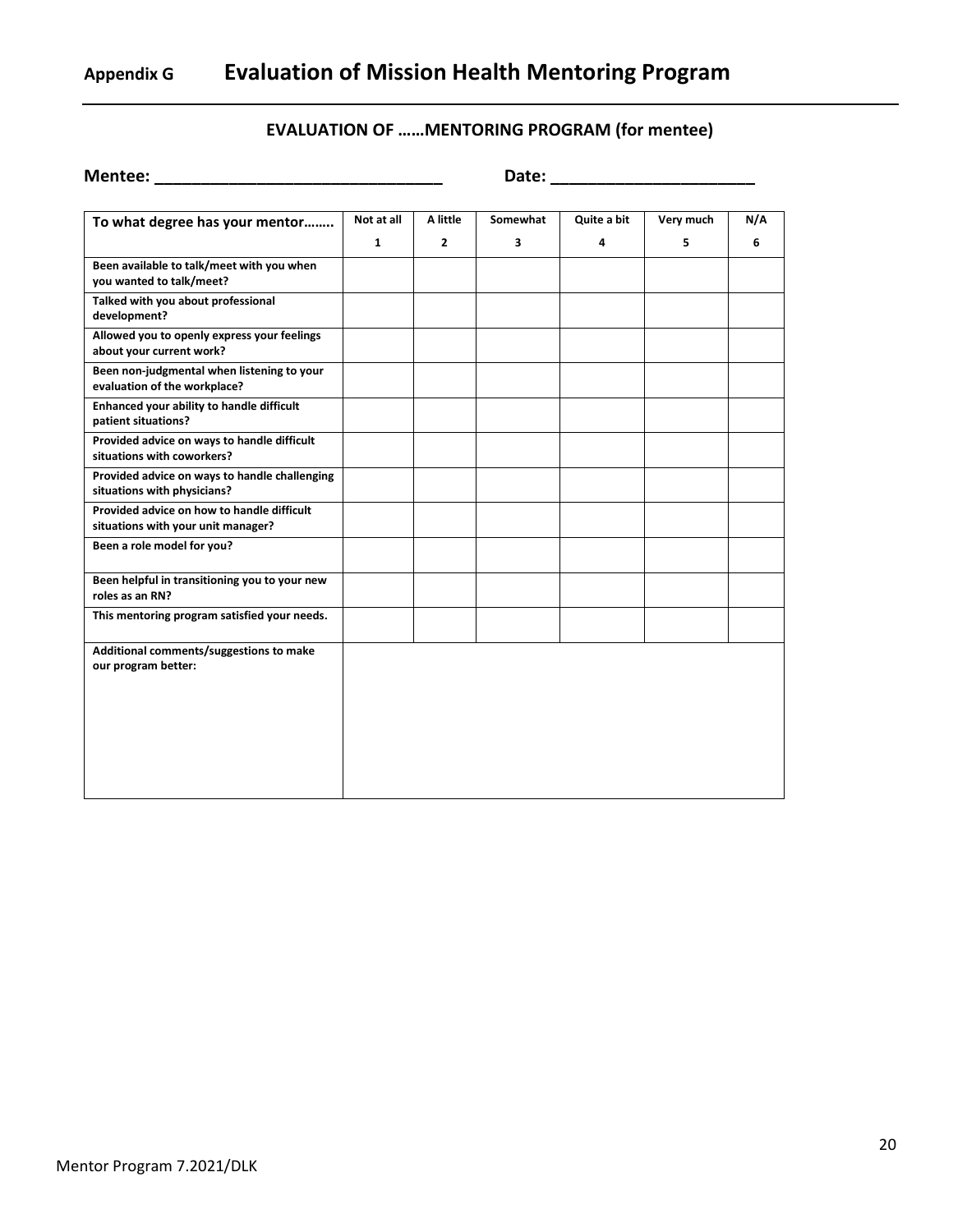# **Appendix H Evaluation of Mission Health Relationship with Mentor**

**EVALUATION OF RELATIONSHIP WITH MENTOR (for mentee to complete at 3, 9 and 12 mos.)**

**Mentee: \_\_\_\_\_\_\_\_\_\_\_\_\_\_\_\_\_\_\_\_\_\_\_\_\_\_\_\_\_\_\_ Date: \_\_\_\_\_\_\_\_\_\_\_\_\_\_\_\_\_\_\_\_\_\_**

*Complete this survey by placing and "X" in the square that best describes your perception about your relationship with your mentor. Return in a sealed envelope to the Site Coordinator or Director of Education.*

| To what degree has your mentor                                                      | Not at all   | A little       | Somewhat | Quite a bit | Very much | N/A |
|-------------------------------------------------------------------------------------|--------------|----------------|----------|-------------|-----------|-----|
|                                                                                     | $\mathbf{1}$ | $\overline{2}$ | 3        | 4           | 5         | 6   |
| Been available to talk/meet with you when<br>vou wanted to talk/meet?               |              |                |          |             |           |     |
| Talked with you about professional<br>development?                                  |              |                |          |             |           |     |
| Discussed with you ways to handle difficult<br>situations with physicians?          |              |                |          |             |           |     |
| Allowed you to openly express your feelings<br>about your current work environment? |              |                |          |             |           |     |
| Enhanced your ability to handle difficult<br>patient situations?                    |              |                |          |             |           |     |
| Discussed with you ways to handle difficult<br>situations with coworkers?           |              |                |          |             |           |     |
| Expressed confidence in you and your abilities<br>as a nurse?                       |              |                |          |             |           |     |
| Provided advice on how to handle difficult<br>situations with your unit manager?    |              |                |          |             |           |     |
| Been a role model for you?                                                          |              |                |          |             |           |     |
| Been helpful in transitioning you to your new<br>roles as an RN?                    |              |                |          |             |           |     |
| Demonstrated that she/he cared about you?                                           |              |                |          |             |           |     |
| Fostered your independence as a nurse?                                              |              |                |          |             |           |     |
| Guided you in assessing your immediate<br>learning needs?                           |              |                |          |             |           |     |
| Offered you insight into human behavior in<br>the workplace?                        |              |                |          |             |           |     |
| Guided you in assessing your future potential?                                      |              |                |          |             |           |     |
| Advocated for you in the workplace?                                                 |              |                |          |             |           |     |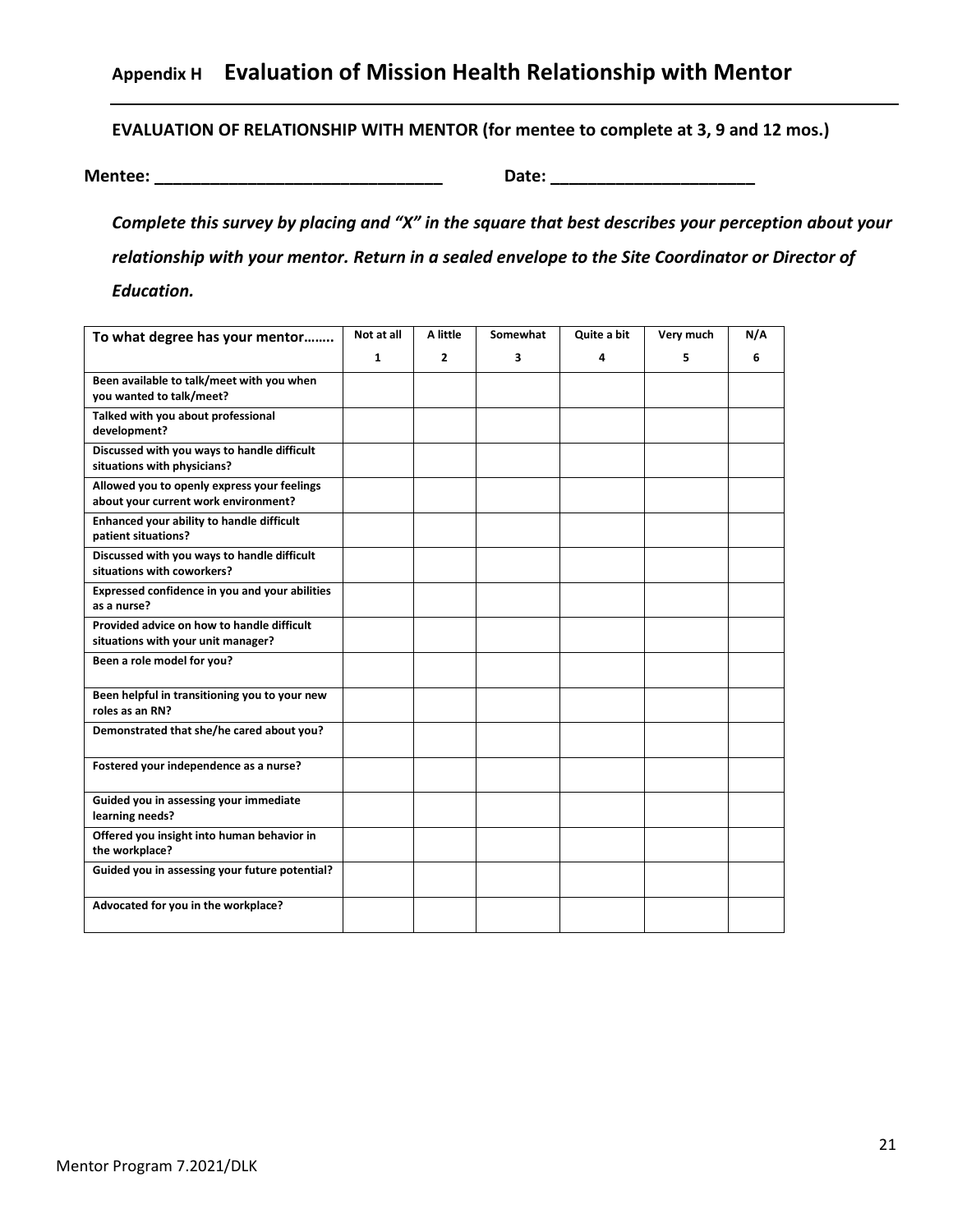# **Job Satisfaction Scale**

#### **Job Satisfaction Scale (for mentee to complete at 6 mos.)**

**Mentee: \_\_\_\_\_\_\_\_\_\_\_\_\_\_\_\_\_\_\_\_\_\_\_\_\_\_\_\_\_\_\_ Date: \_\_\_\_\_\_\_\_\_\_\_\_\_\_\_\_\_\_\_\_\_\_\_\_\_\_\_\_\_\_\_**

*Complete this survey by placing and "X" in the square that best describes your personal feelings about the aspects of your job. Return in a sealed envelope to the Site Coordinator or Director of Education.*

| ITEM                                                                   | Low | Fair           | Average | <b>Above Average</b> | <b>Extremely High</b> |
|------------------------------------------------------------------------|-----|----------------|---------|----------------------|-----------------------|
|                                                                        | 1   | $\overline{2}$ | 3       | 4                    | 5                     |
|                                                                        |     |                |         |                      |                       |
| Morale of my co-workers is good.                                       |     |                |         |                      |                       |
| I have an appropriate level of responsibility.                         |     |                |         |                      |                       |
| I have plenty of opportunities to use my skills.                       |     |                |         |                      |                       |
| I have the ability to influence decision making about<br>patient care. |     |                |         |                      |                       |
| I have autonomy in my practice.                                        |     |                |         |                      |                       |
| My unit is staffed appropriately for the workload.                     |     |                |         |                      |                       |
| I receive recognition for work performed.                              |     |                |         |                      |                       |
| I have opportunities for professional development.                     |     |                |         |                      |                       |
| I have developed professional relationships with co-<br>workers.       |     |                |         |                      |                       |
| I have a good professional relationship with my unit<br>manager.       |     |                |         |                      |                       |
| I enjoy my working conditions.                                         |     |                |         |                      |                       |
| I feel like our hospital provides excellent patient care.              |     |                |         |                      |                       |
| I am treated with respect.                                             |     |                |         |                      |                       |
| Hospital follows core values.                                          |     |                |         |                      |                       |
| I enjoy my work.                                                       |     |                |         |                      |                       |
| There is variety and complexity in my work.                            |     |                |         |                      |                       |
| <b>Additional Comments:</b>                                            |     |                |         |                      |                       |
|                                                                        |     |                |         |                      |                       |
|                                                                        |     |                |         |                      |                       |
|                                                                        |     |                |         |                      |                       |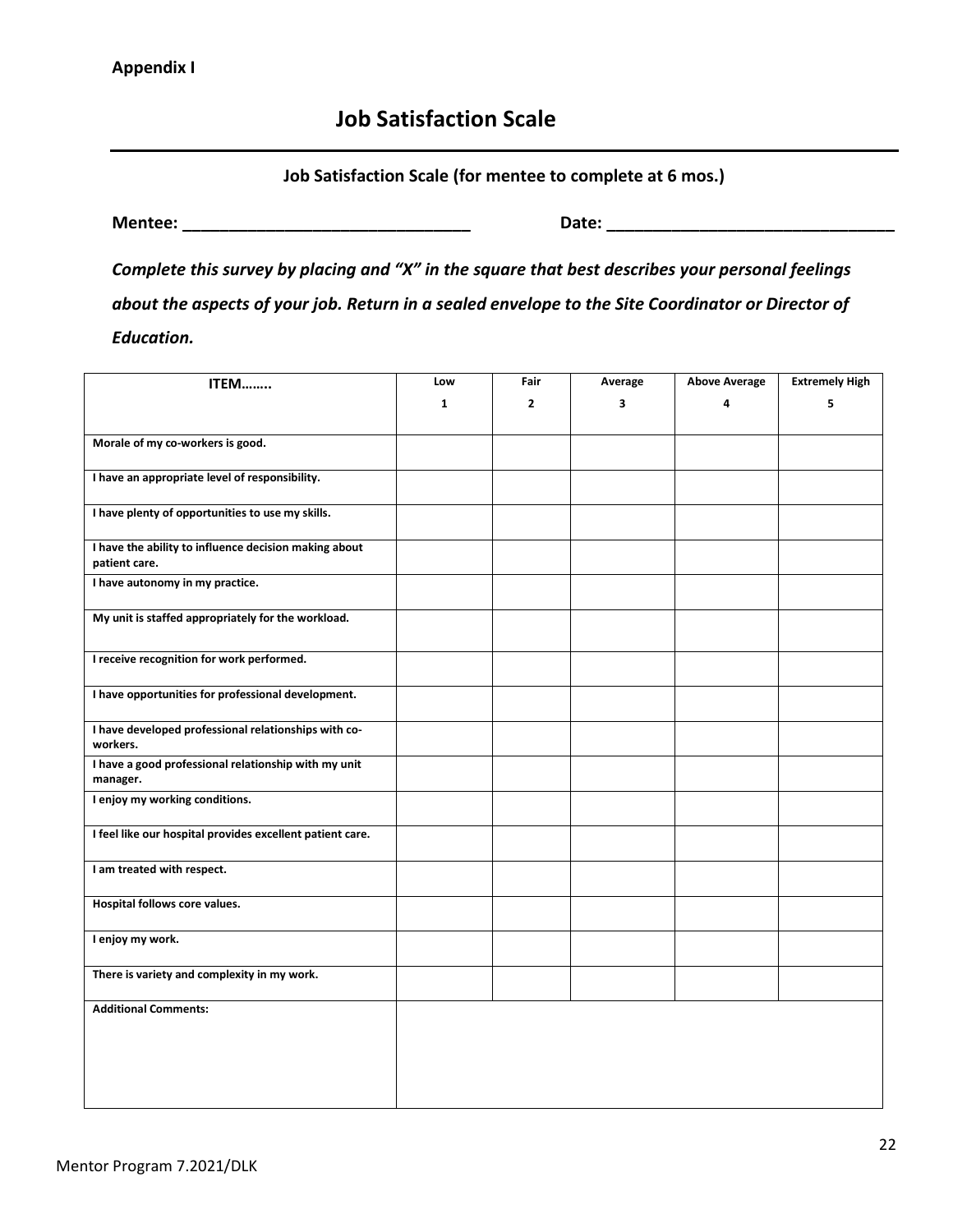#### **Appendix J**

**Core Competencies: Peer Role: Self Care**

# **SELF-ASSESSMENT TOOL: SELF-CARE\***

# **ABOUT THIS ACTIVITY**

- **Time:** 15 minutes
- **Objectives:** By the end of this session, participants will be able to:
	- Use a self-assessment tool to rate their physical, psychological, emotional, spiritual, and workplace self-care
- **Training Methods:** Individual Activity, Large Group Discussion

**In This Activity You Will…**

- Facilitate participant completion of a self-care assessment tool (7 minutes)
- Lead a group discussion on self-care strategies or activities (8 minutes)

#### **Materials**:

• Handout- Self-Assessment Tool: Self-Care

#### **Preparation:**

- Complete the self-assessment tool yourself and think about your responses to the follow-up questions listed below.
- Make enough copies of the selfassessment tool for each participant.

# **Instructions**

- 1. Distribute a copy of the self-assessment tool to each participant and request that everyone takes about five to seven minutes to complete it. Emphasize that this is a representative list of self-care activities, not an all-inclusive list. In addition, inform participants that no person is expected to be doing all of the things mentioned on the list. This tool simply provides a snapshot of a person's current attention to personal wellness.
- 2. Once participants have completed the self-assessment, ask them to discuss the ideas and issues it raised. You can ask participants to discuss this in pairs, in small groups, or in the entire group. If you wish, you may prompt the participants with questions such as the following:
- Were there any surprises? Did the assessment present any new ideas that you hadn't thought of before?
- Which activity ideas seem like they would be more of a burden than a benefit to you?
- What are you already doing to practice self-care in the physical, psychological, emotional, spiritual, and workplace realms?
- Of the activities you are not doing now, which particularly sparks your interest? How might you incorporate them into your life sometime in the future?
- What is one activity or practice you would like to "try on for size" starting now or as soon as possible?

# **Summary**

Wrap up session.

<sup>\*</sup> This module is part of the online toolkit Building Blocks to Peer Success. For more information, visit http://www.hdwg.org/peer\_center/training\_toolkit. This module comes from A Kaleidoscope of Care: Responding to the Challenges of HIV and Substance Use, 2004, http://www.hdwg.org/kaleidoscope.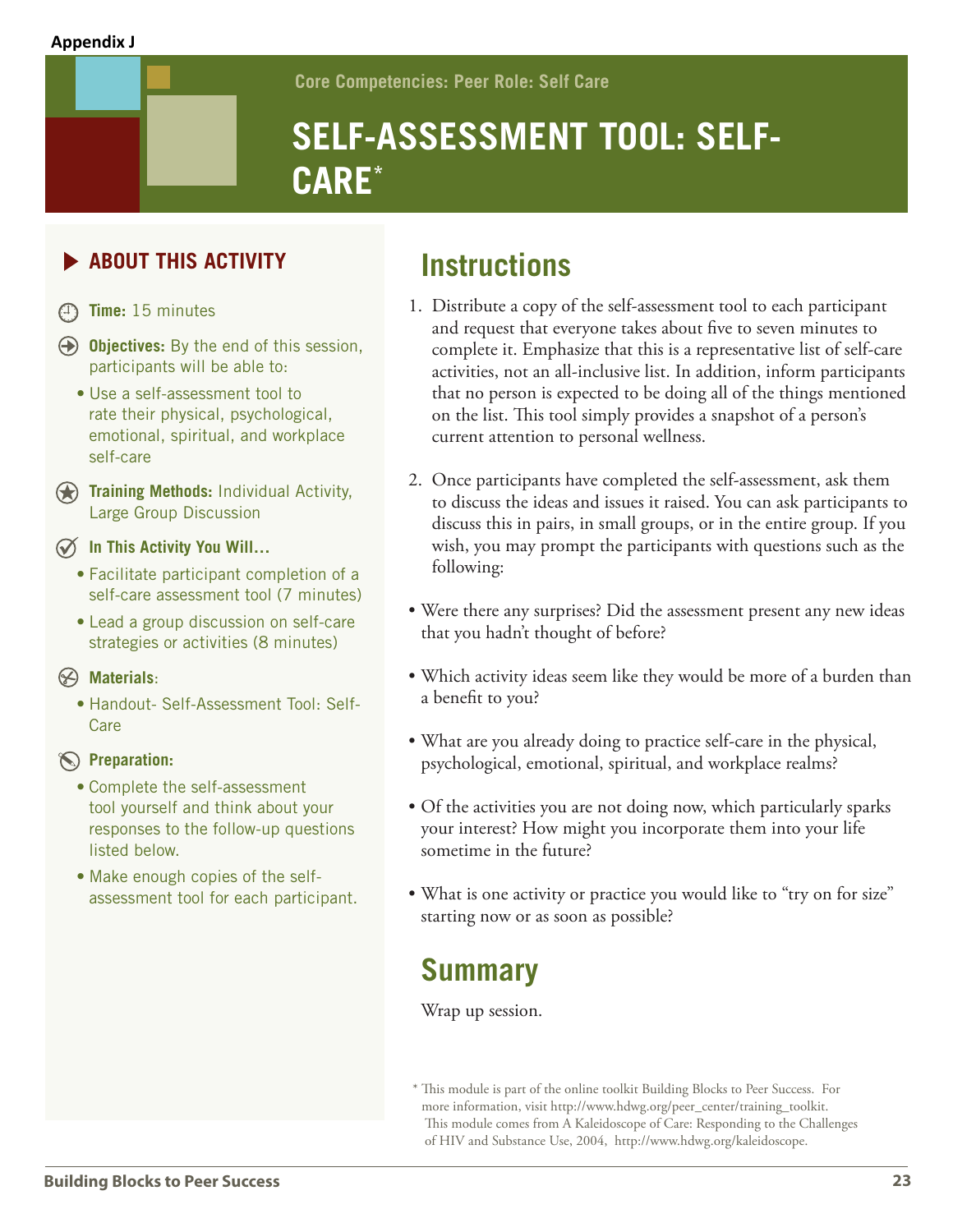# **SELF-ASSESSMENT TOOL: SELF-CARE**

#### **SELF-ASSESSMENT TOOL: SELF-CARE**

Rate yourself, using the numerical scale below, to fill in the empty boxes: 5 = Frequently,  $4 = Occasionally, 3 = Sometimes, 2 = Never, 1 = It never even occurred to me$ 

How often do you do the following activities?

#### Physical Self-Care

- $\Box$  Eat regularly (that is, breakfast, lunch, and dinner)
- $\Box$  Eat healthfully
- Exercise or go to the gym
- $\Box$  Lift weights
- □ Practice martial arts
- $\Box$  Get regular medical care for prevention
- □ Get medical care when needed
- $\Box$  Take time off when you're sick
- $\Box$  Get massages or other body work
- $\Box$  Do physical activity that is fun for you
- $\Box$  Take time to be sexual
- $\Box$  Get enough sleep
- Wear clothes you like
- $\Box$  Take vacations
- $\Box$  Take day trips or mini-vacations
- $\square$  Get away from stressful technology such as pagers, faxes, telephones, and e mail
- Other:\_\_\_\_\_\_\_\_\_\_\_\_\_\_\_\_\_\_\_\_\_\_\_\_\_\_\_\_\_\_\_\_\_\_\_\_\_\_\_\_\_\_\_\_\_\_\_\_\_\_\_\_\_\_\_\_

#### Psychological Self-Care

- Make time for self-reflection
- □ Go to see a psychotherapist or counselor
- □ Write in a journal
- $\square$  Read literature unrelated to work
- □ Do something at which you are a beginner
- $\Box$  Take a step to decrease stress in your life
- Notice your inner experience your dreams, thoughts, imagery, and feelings
- □ Let others know different aspects of you
- Engage your intelligence in a new area go to an art museum, performance, sports event, exhibit, or
- $\Box$  other cultural event
- □ Practice receiving from others
- $\Box$  Be curious
- $\Box$  Say no to extra responsibilities sometimes
- □ Spend time outdoors
- Other:\_\_\_\_\_\_\_\_\_\_\_\_\_\_\_\_\_\_\_\_\_\_\_\_\_\_\_\_\_\_\_\_\_\_\_\_\_\_\_\_\_\_\_\_\_\_\_\_\_\_\_\_\_\_\_\_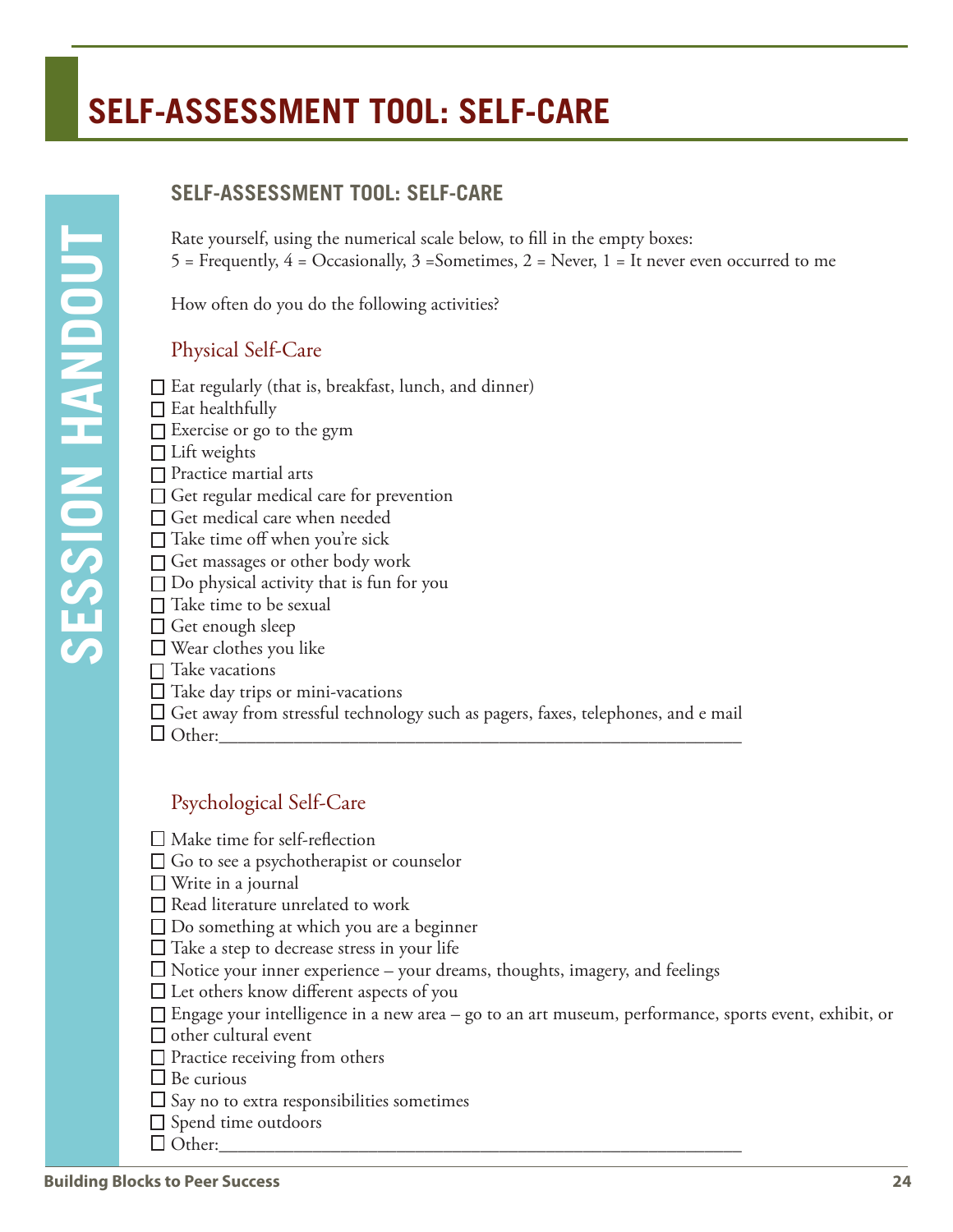# **SELF-ASSESSMENT TOOL: SELF-CARE**

# **SESSION HANDOUT (cont.) SESSION HANDOUT (cont.)**

# **SELF-ASSESSMENT TOOL: SELF-CARE (CONT.)**

# Emotional Self-Care

- $\square$  Spend time with others whose company you enjoy
- $\Box$  Stay in contact with important people in your life
- $\Box$  Treat yourself kindly (for example, by using supportive inner dialogue or self talk)
- $\Box$  Feel proud of yourself
- □ Reread favorite books and see favorite movies again
- $\Box$  Identify comforting activities, objects, people, relationships, and places, and seek them out
- $\Box$  Allow yourself to cry
- $\Box$  Find things that make you laugh
- □ Express your outrage in a constructive way
- $\Box$  Play with children
- Other:\_\_\_\_\_\_\_\_\_\_\_\_\_\_\_\_\_\_\_\_\_\_\_\_\_\_\_\_\_\_\_\_\_\_\_\_\_\_\_\_\_\_\_\_\_\_\_\_\_\_\_\_\_\_\_\_

#### Spiritual Self-Care

- Make time for prayer, meditation, and reflection
- $\Box$  Spend time in nature
- $\Box$  Participate in a spiritual gathering, community, or group
- $\Box$  Be open to inspiration
- □ Cherish your optimism and hope
- $\square$  Be aware of intangible (nonmaterial) aspects of life
- $\square$  Be open to mystery and not-knowing
- $\Box$  Identify what is meaningful to you and notice its place in your life
- $\Box$  Sing
- Express gratitude
- $\square$  Celebrate milestones with rituals that are meaningful to you
- Remember and memorialize loved ones who are dead
- Nurture others
- □ Have awe ful experiences
- $\square$  Contribute to or participate in the causes you believe in
- $\Box$  Read inspirational literature
- $\square$  Listen to inspiring music
- Other:\_\_\_\_\_\_\_\_\_\_\_\_\_\_\_\_\_\_\_\_\_\_\_\_\_\_\_\_\_\_\_\_\_\_\_\_\_\_\_\_\_\_\_\_\_\_\_\_\_\_\_\_\_\_\_\_